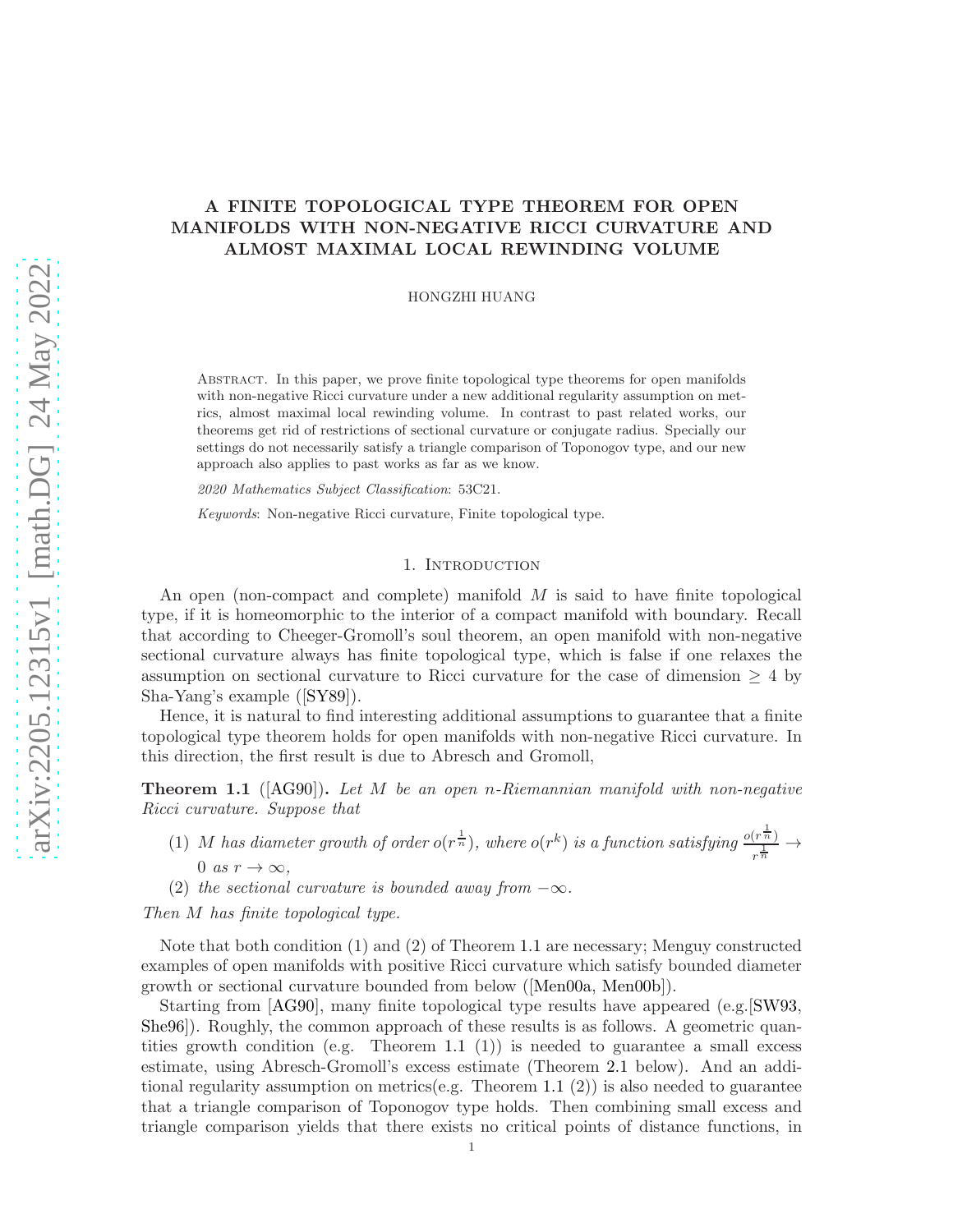<span id="page-1-0"></span>Grove-Shiohama sense, outside a compact subset, which concludes finite topological type, according to Grove-Shiohama's critical point theory ([\[Che91\]](#page-21-1)).

However, due to the common approach mentioned above, the crucial tool, Grove-Shiohama's critical point theory, depends heavily on a triangle comparison of Toponogov type. Hence, it seems inevitable to make assumptions on lower bound of sectional curvature or conjugate radius ([\[DW95\]](#page-22-5)) which serve as additional regularity assumptions on metrics. So the main effort of past works is to find proper growth conditions.

In this paper, in contrast to past works, we explore some finite topological type theorems for open manifolds with non-negative Ricci curvature under a new regularity assumption on metrics-almost maximal local rewinding volume, which gets rid of restrictions of sectional curvature or conjugate radius (certain geometric quantities growth conditions are also required). It is worth pointing out that our assumption does not guarantee triangle comparison property, hence is much more in line with the tastes of studying Ricci curvature. Specially, Grove-Shiohama's critical point theory does not apply to our case (Remark [1.6](#page-2-0) (2)). Instead we use a smooth function constructed by gluing Cheeger-Colding's almost splitting functions to approximate distance function, and then use transformation theorem for almost splitting functions to show non-degeneracy of this function. Note that our new approach also applies in the case of sectional curvature or conjugate radius bounded from below (Remark [4.4\)](#page-16-0), though our regularity assumption does not cover these settings. Indeed, all these regularity assumptions on metrics mentioned above satisfy a generalized Reifenberg property introduced in [\[HH22\]](#page-22-6).

Before stating our main theorem, we recall some definitions. From now on,  $(M, p)$  is always a pointed open n-manifold with non-negative Ricci curvature and  $r_p(x) = d(x, p)$ denotes the distance function to  $p$ . Firstly we recall the following definitions,

**Definition 1.2** (Local rewinding volume). The rewinding volume for an r-ball  $B_r(x)$  is defined as,

$$
vol(B_r(x)) := vol(B_r(\tilde{x})),
$$

where  $(\widetilde{B_r(x)}, \tilde{x}) \rightarrow (B_r(p), x)$  is the universal cover.

If a complete *n*-manifold with bounded sectional curvature, say  $|\sec| \leq 1$ , then for any  $x \in M$ ,  $vol(B_{r(n)}(x)) \ge (1 - \delta(n))w_n r(n)^n$ , where  $r(n) > 0, \delta(n) \in (0, 1)$  only depend on n, and  $w_n$  is the volume of unit ball,  $B_1(0^n)$ , of n-Euclidean space ([\[CFG92\]](#page-21-2)). We call such M satisfies uniformly  $(\delta(n), r(n))$ -rewinding Reifenberg.

One motivation to study manifolds with certain types of rewinding volume conditions is as below. It has been fruitful in research of topological properties of manifolds with bounded sectional curvature. Many of those works benefit from Cheeger-Fukaya-Gromov's collapsing theory( $[CFG92]$ ). By the discussion in the last paragraph, the class of manifolds with bounded sectional curvature is a proper subclass of manifolds with lower Ricci curvature bound and almost maximal local rewinding volume. Rong ([\[Ron18\]](#page-22-7)) conjectures that manifolds with lower Ricci curvature bound and certain rewinding volume assumptions share similar collapsing theory, hence, satisfy many properties similar as manifolds with bounded sectional curvature, which has been shown by more and more recent studies (e.g.[\[CRX19,](#page-22-8) [HKRX20,](#page-22-9) [Hua20,](#page-22-10) [Ron\]](#page-22-11)).

In the study of the topological type of open manifolds, the excess function is crucial. As mentioned before, the aim of various type of geometric quantities growth condition is to guarantee a small excess property. The definitions of excess function for an open manifold have a little difference in different literature. Here we adopt the one as follows.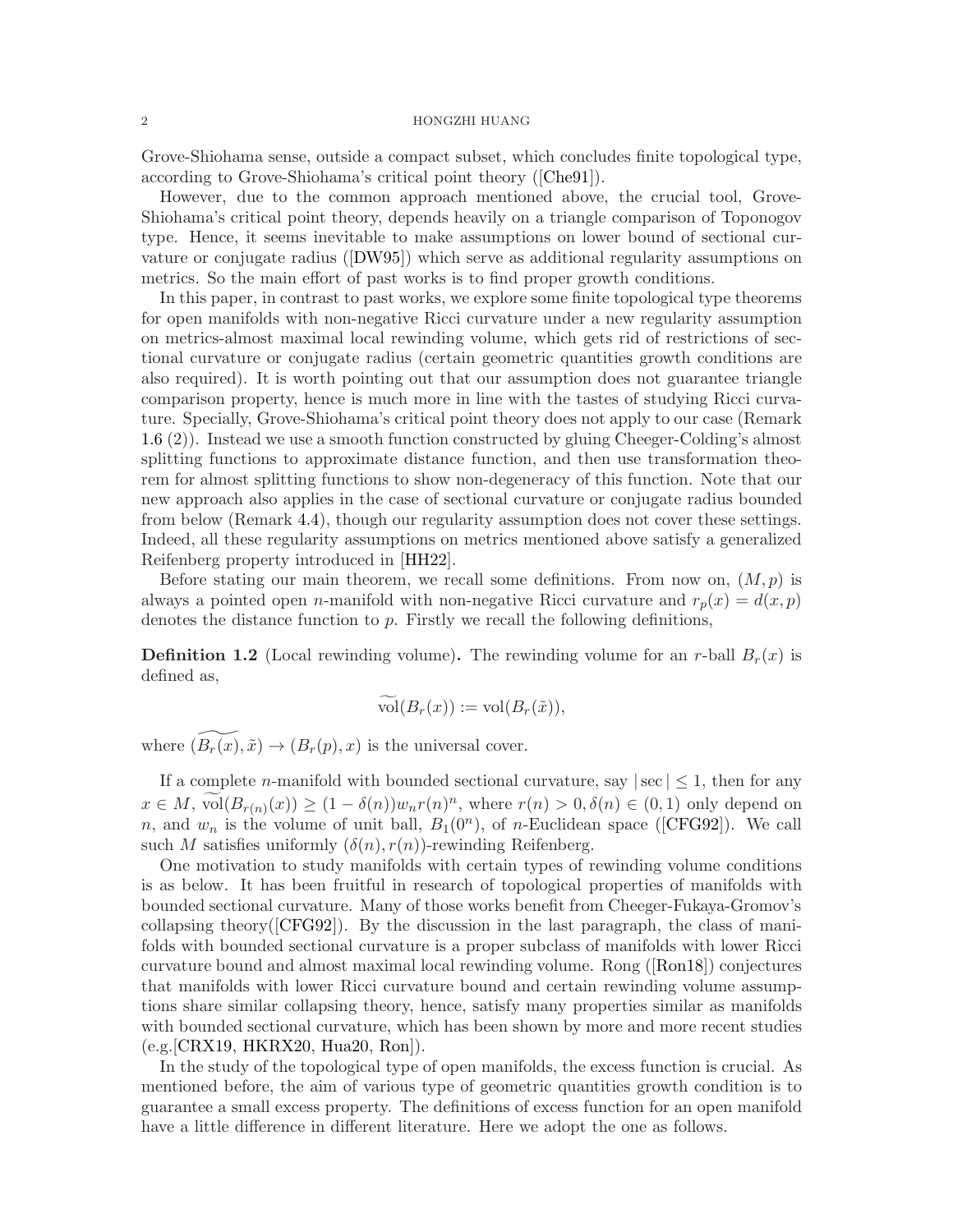<span id="page-2-6"></span>**Definition 1.3** (Excess function). Define  $b_p^r(x) = r - d(x, \partial B_r(p))$ , and  $e_p(x) = r_p(x) - d(x, \partial B_r(p))$  $b_p^{2r_p(x)}(x)$ , where  $\partial B_r(p)$  denotes the boundary of an r-ball around p.  $e_p$  is called the excess function with respect to p.

**Remark 1.4.** Some different definitions are adopted in other places, for example,  $E_p(x)$  :=  $r_p(x) - \lim_{r \to \infty} b_p^r(x)$ , and  $E_p^{\gamma}(x) := r_p(x) - \lim_{t \to \infty} t - d(x, \gamma(t))$ ,  $\overline{E}_p(x) := \inf_{\gamma} \overline{E}_p^{\gamma}(x)$ , where the infimum is taken over all ray  $\gamma$  with unit speed form p. It's easy to see the relations

<span id="page-2-4"></span>
$$
e_p\leq E_p\leq \bar E_p\leq E_p^\gamma.
$$

Now we are ready to state our main result.

<span id="page-2-2"></span>**Theorem 1.5.** There exists  $\delta(n) > 0$  such that the following holds. Let M be an open nmanifold with non-negative Ricci curvature. Suppose that there exist constants  $\alpha \in [0,1]$ ,  $s > 0$  ( $s \leq \delta(n)$  when  $\alpha = 1$ ), satisfying, for any  $x \in M$  outside a compact subset,

(1.1) 
$$
\frac{e_p(x)}{r_p(x)^\alpha} \le \delta(n)s,
$$

<span id="page-2-1"></span>(1.2) 
$$
\widetilde{\text{vol}}(B_{sr_p(x)^\alpha}(x)) \ge (1 - \delta(n))w_ns^n r_p(x)^{n\alpha}.
$$

Then M has finite topological type.

## <span id="page-2-0"></span>Remark 1.6.

(1) If one replaces the regularity condition [\(1.2\)](#page-2-1) by asymptotically non-negative sectional curvature ,

<span id="page-2-3"></span>(1.3) 
$$
K(x) \ge -\left(\frac{C}{1 + sr_p(x)^{\alpha}}\right)^2,
$$

the conclusion of Theorem [1.5](#page-2-2) is still true, which has been proved in [\[SS97\]](#page-22-12). Our approach to Theorem [1.5](#page-2-2) also applies to this case, although either of conditions  $(1.2)$  and  $(1.3)$ is not included in the other one. Similarly one may replace [\(1.2\)](#page-2-1) by conjugate radius  $r_c(x) \geq sr_p(x)^{\alpha}.$ 

(2) It depends on an estimate for angles of a thin triangle to exclude critical points for a distance function in Grove-Shiohama sense outside a compact set. However, the property of angle may be ill-behaved for manifolds with non-negative Ricci curvature, even at regular points (see [\[CN13\]](#page-21-3)). This suggests that the distance function  $r_p$  in Theorem [1.5](#page-2-2) may contain critical points tending to infinity, which causes that Grove-Shiohama's critical point theory fails to apply.

By past works, the growth condition of the excess function,  $(1.1)$ , is implied by various geometric quantities growth conditions, like diameter or volume. We summarize them in the next proposition, for which we refer readers to [\[AG90,](#page-21-0) [SW93,](#page-22-3) [She96,](#page-22-4) [Xia02,](#page-22-13) [Wan04,](#page-22-14) [JY17\]](#page-22-15), etc.

<span id="page-2-5"></span>Proposition 1.7. Let M be an open n-manifold with non-negative Ricci curvature. If M satisfies one of the following growth conditions, for some  $\alpha \in [0,1]$ , small  $\delta > 0$ , and all large r,

(1) essential diameter of ends  $\mathcal{D}_p(r) \leq \delta^{\frac{n-1}{n}} r^{\frac{1+(n-1)\alpha}{n}},$ (2)  $\frac{\text{vol}(B_r(p))}{v_p(r)} \leq \delta^{\frac{n-1}{n}} r^{1+\frac{1+(n-1)\alpha}{n}}$ , where  $v_p(r) = \inf_{x \in \partial B_r(p)} \text{vol}(B_1(x)),$ (3) for some  $\nu > 0$ ,  $r^{\frac{(n-1)^2(1-\alpha)}{n}}\left(\frac{\text{vol}B_r(p)}{r^n} - \nu\right) \leq \delta^{\frac{(n-1)^2}{n}},$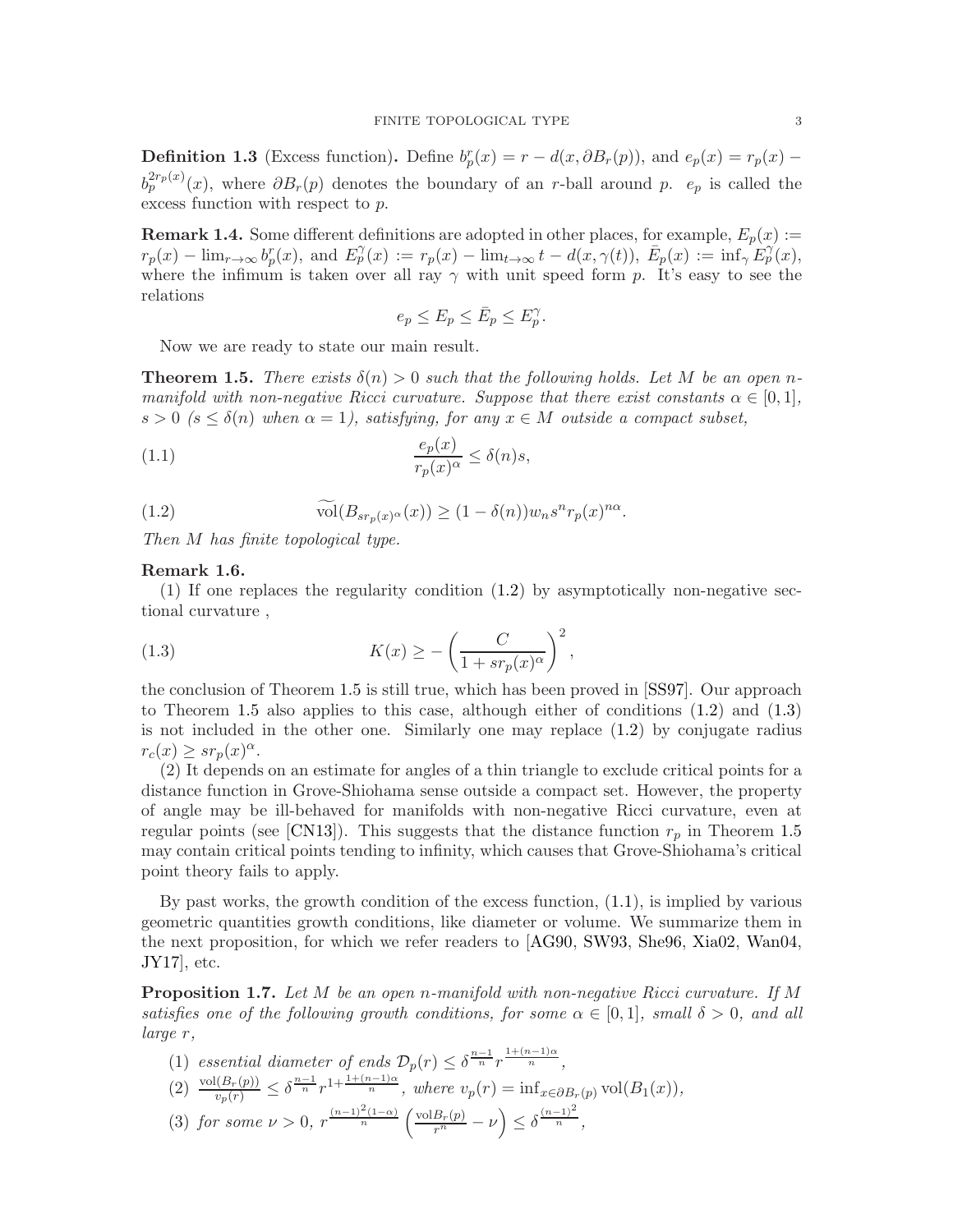<span id="page-3-1"></span>then outside a compact set,

$$
\frac{e_p(x)}{r_p(x)^\alpha} \le C\delta,
$$

where C is a positive universal constant depending on n for  $(1)$ ,  $(2)$ , and  $n, \nu$  for  $(3)$ .

The notion of essential diameter of ends,  $\mathcal{D}_p(r)$ , which is clarified in Definition [2.5,](#page-5-0) is useful, since sometimes, a priori, one can estimate  $\mathcal{D}_p(r)$  rather than diam $(\partial B_r(p))$ by volume ([\[SW93\]](#page-22-3)). But in fact, for manifolds with  $\text{Ric} \geq 0$  and small linear essential diameter growth, the two functions,  $\mathcal{D}_p(r)$  and  $\text{diam}(\partial B_r(p))$ , are almost the same, by Lemma [2.7](#page-5-1) blow. Hence Proposition [1.8](#page-3-0) (1) is a direct corollary of Abresch-Gromoll's estimate. And according to [\[SW93\]](#page-22-3), Proposition [1.7](#page-2-5) (2) is a corollary of Proposition [1.7](#page-2-5) (1), and Proposition [1.7](#page-2-5) (3) is implied by [\[She96,](#page-22-4) [OSY99\]](#page-22-16). For readers' convenience, we give the detailed proofs of Proposition [1.7](#page-2-5) in the end of subsection 2.1.

Substituting either one condition of Proposition [1.7](#page-2-5) for  $(1.1)$  in Theorem [1.5](#page-2-2) and choosing a specific value of  $\alpha \in [0, 1]$ , a number of finite toplogical type theorems arise. Some interesting cases are listed below.

<span id="page-3-0"></span>Corollary 1.8. Let M be an open n-manifold with non-negative Ricci curvature.

- (1) If M has Euclidean volume growth, and any infinity cone has a smooth cross section,
- (2) If M satisfies uniformly rewinding  $(\delta(n), \rho)$ -Reifenberg, and either of  $\mathcal{D}_p(r)$  =  $o(r^{\frac{1}{n}}), \text{ or } \frac{\text{vol}(B_r(p))}{v_p(r)} = o(r^{1+\frac{1}{n}}),$
- (3) If  $n = 4$ , and the supremum of Ricci curvature sup Ric  $< \infty$ , and M satisfies  $\sup_{r>0} \mathcal{D}_p(r) < \infty$  or  $\frac{\text{vol}B_r(p)}{r^4}$  $\frac{B_r(p)}{r^4} = \nu + o(r^{-\frac{9}{4}}),$  for some  $\nu > 0$ .

Then, M has finite topological type.

Some remarks about Corollary [1.8](#page-3-0) are listed.

#### Remark 1.9.

(1) Colding-Minicozzi ([\[CM14\]](#page-21-4)) proved that if a Ricci flat open manifold with Euclidean volume growth has one smooth infinity cone, then it has a unique infinity cone (Combin-ing Cheeger-Naber's codimensional 4 theorem ([\[CN15\]](#page-22-17)), this is always true for  $n = 4$ ). Specially, their proof also indicates such a manifold has finite topological type. Corollary [1.8](#page-3-0) (1) can be viewed as a generalized result releasing the Ricci flat condition to Ricci non-negative and making much strong restriction on all infinity cones.

(2) In Corollary [1.8](#page-3-0) (2), if one replaces the rewinding  $(\delta(n), \rho)$ -Reifenberg condition by  $K_M \geq -C > -\infty$ , then  $\mathcal{D}_p(r) = o(r^{\frac{1}{n}})$  is just Theorem [1.1,](#page-0-0) [\[AG90\]](#page-21-0) and  $\frac{\text{vol}(B_r(p))}{v_p(r)} =$  $o(r^{1+\frac{1}{n}})$  is the case dealt with by [\[SW93\]](#page-22-3).

(3) In [\[Men00a\]](#page-22-1), Menguy constructed a complete 4-manifold with positive Ricci curvature and bounded diameter growth which has infinite topological type. Corollary [1.8](#page-3-0) (3) implies that those examples must satisfy sup Ric  $= +\infty$ .

We arrange this paper as follows. In section 2, we first introduce the relations between growth of excess function and various geometric quantities, which are applied to prove Proposition [1.7,](#page-2-5) then we recall Cheeger-Colding's almost splitting functions and prove that there exits an almost splitting function on a large annulus. Section 3 is devoted to glue the almost splitting functions on annuli by a partition of unity. In Section 4, we apply a transformation theorem for almost splitting maps to show the function constructed in Section 3 has no critical points outside a compact set, hence which finishes the proof of Theorem [1.5,](#page-2-2) and then we finish the proof of Corollary [1.8.](#page-3-0) In appendix, we give the proofs of Lemma [2.4,](#page-4-1) [2.6](#page-5-2) and a sketched proof of Theorem [4.1](#page-13-0) for readers' convenience.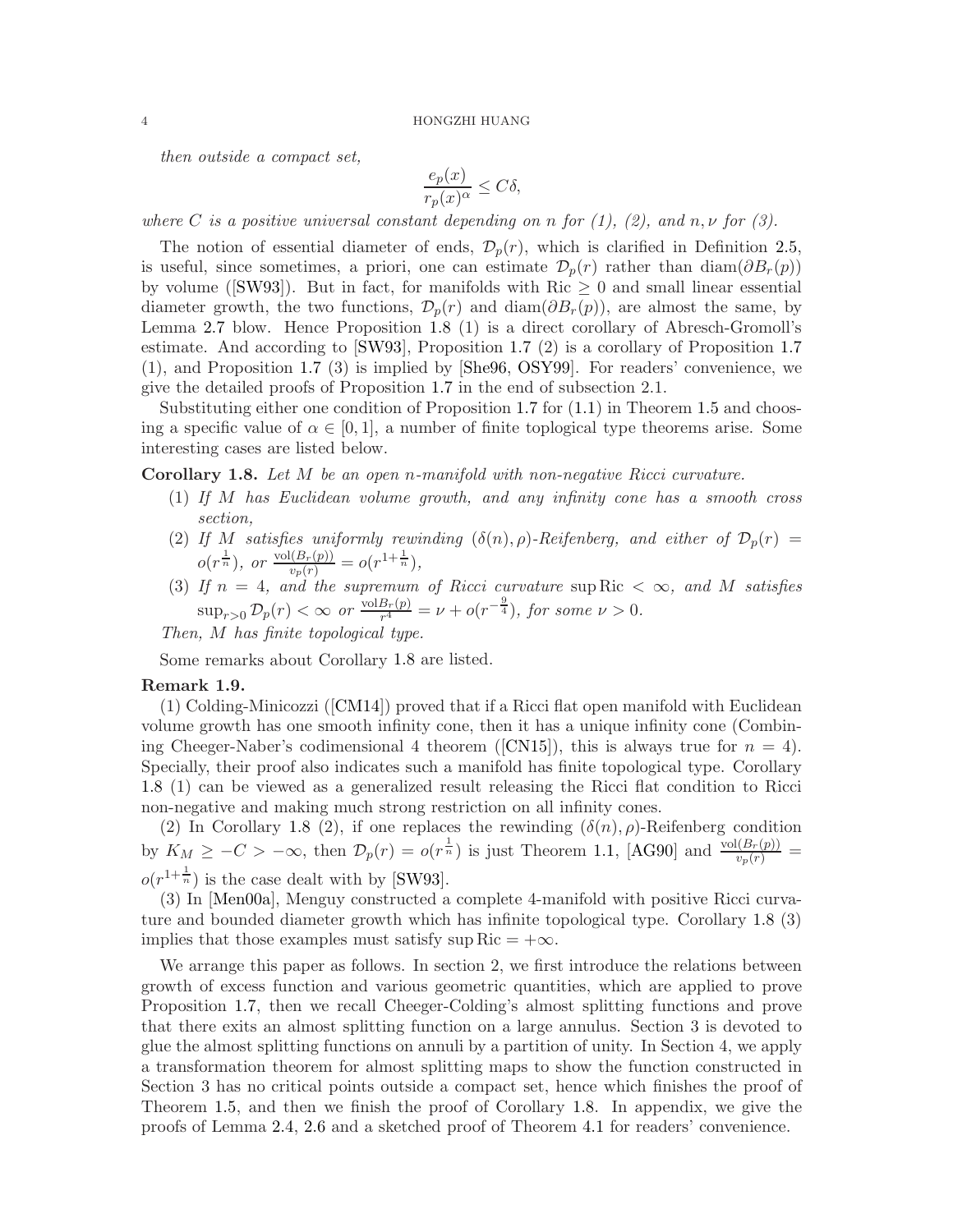# 2. Preliminary

<span id="page-4-4"></span>In this paper, we use  $C(c_1, ..., c_s)$  to denote some universal constants, only depending on constants  $c_1, ..., c_s$ . And  $\Psi(x_1, ..., x_k|c_1, ..., c_s)$  denotes some universal positive functions satisfying  $\Psi \to 0$  as  $x_1, ..., x_k \to 0$  when  $c_1, ..., c_s$  are fixed. Note that their specific values may change from line to line without specification if there is no ambiguity.

2.1. Relations between Various Growth Conditions. As mentioned in the introduction, among existing works, one indispensable tool in proving a finite topological type theorem of an open manifolds with nonnegative Ricci curvature is the Abresch-Gromoll's excess estimate, which allows that one estimates some distance relations in thin triangles only assuming non-negative Ricci curvature.

<span id="page-4-0"></span>Theorem 2.1. [\[AG90\]](#page-21-0) Let M be an open n-manifold with non-negative Ricci curvature. Let  $\gamma$  be a minimal geodesic joining  $p, q \in M$ . Then for any  $x \in M$ ,

$$
e_{p,q}(x) = d(x,p) + d(x,q) - d(p,q) \le 8\left(\frac{h^n}{s}\right)^{\frac{1}{n-1}},
$$

where  $h = d(x, \gamma)$ ,  $s = \min\{d(x, p), d(x, q)\}.$ 

A slight generalization of the Abresch-Gromoll's excess estimate in qualitative form refers to [\[CC96\]](#page-21-5), where they use excess estimate to establish the quantitative splitting theorem (Theorem [2.10](#page-8-0) below).

In study of an open manifold with non-negative Ricci curvature, in order to guarantee the above excess estimate comes in, a common idea is to estimate the growth of the ray density function  $\mathcal{R}_p(r) := \sup_{x \in \partial B_r(p)} d(x, R_p \cap \partial B_r(p))$ , where  $R_p$  be the union of all rays starting from p, by certain diameter or volume growth conditions. In fact, according to Lemma [2.1,](#page-4-0) one immediately has,

(2.1) 
$$
e_p(x) \le 8 \left( \frac{\mathcal{R}_p(r_p(x))^n}{r_p(x)} \right)^{\frac{1}{n-1}}.
$$

Now we recall some effective geometric quantities growth conditions including diameter and volume, which are used to control growth of the ray density function.

First we recall the properties of Euclidean volume growth.

**Definition 2.2** (Euclidean volume growth). For  $\nu > 0$ , we call an open *n*-manifold M has  $\nu$ -Euclidean volume growth, if there exists  $p \in M$  s.t.

<span id="page-4-2"></span>
$$
\liminf_{r \to \infty} \frac{\text{vol}(B_r(p))}{r^n} = \nu.
$$

By relative volume comparison, if  $M$  has non-negative Ricci curvature, then the above limit always exists and does not depend on p. For open manifolds with non-negative Ricci and Euclidean volume growth, the following theorem is fundamental.

<span id="page-4-3"></span>Theorem 2.3. ([\[CC96\]](#page-21-5)) Let M be an open manifold with non-negative Ricci curvature. If M has Euclidean volume growth, then each infinity cone of M is a metric cone.

The following lemma tells that one may use the rate of Euclidean volume growth to control ray density function. For reader's convenience, we give its proof in appendix.

<span id="page-4-1"></span>**Lemma 2.4** (Large volume growth, [\[She96,](#page-22-4) [OSY99\]](#page-22-16)). Let  $(M, p)$  be an open n-manifold with non-negative Ricci curvature and  $\nu$ -Euclidean volume growth. Then for large  $r$ ,

$$
\mathcal{R}_p(r) \le C(n)(\nu^{-1})^{\frac{1}{n-1}} \left( \frac{\text{vol}(B_r(p))}{r^n} - \nu \right)^{\frac{1}{n-1}} r.
$$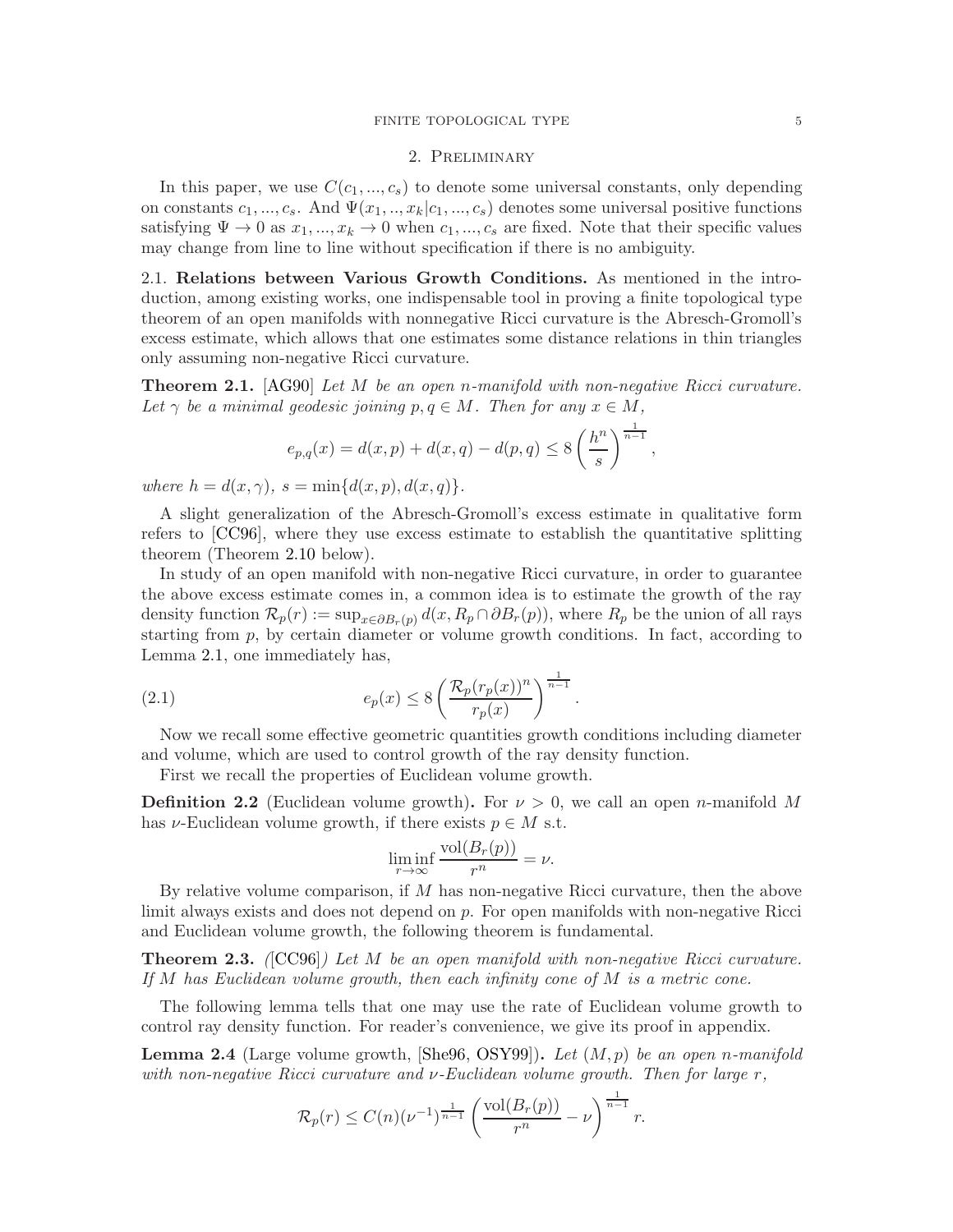<span id="page-5-5"></span>Next we discuss the diameter case. The most natural diameter growth function is  $\text{diam}(\partial B_r(p)), r > 0.$  Obvious that  $\mathcal{R}_p(r) \leq \text{diam}(\partial B_r(p)).$  However, sometimes, it's not easy to control this extrinsic diameter by volume. In [\[AG90\]](#page-21-0), Abresch-Gromoll introduced a modified diameter growth function,  $\mathcal{D}_{p}^{AG}(r)$ , and in [\[Che91\]](#page-21-1), Cheeger introduced a socalled essential diameter growth function,  $\mathcal{D}_{p}^{Ch}(r)$ . In this paper, we adopt the following definition introduced in [\[SW93\]](#page-22-3).

<span id="page-5-0"></span>**Definition 2.5** (Essential diameter of ends). Let  $C(p,r)$  be the union of unbounded components of  $M\setminus \overline{B_r(p)}$ . Put

$$
\mathcal{D}_p(r) = \sup \operatorname{diam}(\Sigma_r),
$$

where the superemum is taken over all connected components,  $\Sigma_r$ , of boundaries  $\partial C(p, r)$ , which satisfies  $\Sigma_r \cap R_p \neq \emptyset$ , and the diameter of  $\Sigma_r$  is measured with respect to extrinsic distance of M.

If one drops the restriction that  $\Sigma_r \cap R_p \neq \emptyset$ , then the above definition gives  $\mathcal{D}_p^{Ch}(r)$ . In general, it is obvious that  $\mathcal{D}_p(r) \leq \mathcal{D}_p^{Ch}(r) \leq \text{diam}(\partial B_r(p))$  and  $\mathcal{D}_p^{Ch}(r) \leq \mathcal{D}_p^{AG}(r)$ . In the case of non-negative Ricci curvature, [\[AG90,](#page-21-0) Proposition 4.3] asserts that, the boundary of each component of  $M \backslash B_r(p)$  is connected, consequently,  $\mathcal{D}_p(r) = \mathcal{D}_p^{Ch}(r)$ .

The next lemma, whose proof we put in appendix for readers' convenience, states that one may use volume growth to control essential diameter growth.

<span id="page-5-2"></span>**Lemma 2.6** (Small volume growth, [\[SW93\]](#page-22-3)). Let  $(M, p)$  be an open n-manifold with non-negative Ricci curvature. Then  $\mathcal{D}_p(r) \leq \frac{4}{m}$  $\frac{4}{v_p(r)}$ vol $(A_{r-2,r+2}(p)).$ 

In the case of small linear growth of  $\mathcal{D}_p(r)$ , then  $\mathcal{D}_p(r)$  is almost the same as diam( $B_r(p)$ ). That is,

<span id="page-5-1"></span>**Lemma 2.7.** For any  $n, \epsilon > 0$ , there exists  $\delta(n, \epsilon) > 0$ , satisfying the following properties. Let  $(M, p)$  be an open n-manifold with non-negative Ricci curvature. If

<span id="page-5-3"></span>(2.2) 
$$
\limsup_{r \to \infty} \frac{\mathcal{D}_p(r)}{r} \le \delta(n, \epsilon),
$$

then M is isometric to  $\mathbb{R} \times N$  where N is compact, or

<span id="page-5-4"></span>(2.3) 
$$
\limsup_{r \to \infty} \frac{\text{diam}(\partial B_r(p))}{\mathcal{D}_p(r)} \leq 1 + \epsilon.
$$

*Proof.* By Cheeger-Gromoll's splitting theorem,  $(M, p)$  is isometric to  $(\mathbb{R}^k \times N, (0^k, p_N))$ where N contains no lines.

Case 1: If  $k \geq 2$ , let  $u, v$  be orthonormal vectors in  $\mathbb{R}^k$ . Then for each  $r > 0$ , (( $u \cos s +$  $v \sin s$  $(r, p_N)$ ,  $s \in [0, \frac{\pi}{2}]$  $\frac{\pi}{2}$ , is a shortest geodesic in  $\partial B_r(p)$  joining  $(ur, p_N)$  and  $(vr, p_N)$ . Hence  $\mathcal{D}_p(r) \geq \frac{\pi}{2}r$  which is a contradiction to [\(2.2\)](#page-5-3) provided  $\delta(n, \epsilon) < \frac{1}{2}$ .

Case 2: If  $k = 1$  and N is not compact. Let  $\gamma$  be a ray emanating from p with unit speed which is parallel to the N-factor. Then  $\gamma$  and the R-factor span a half plane which will yield a contradiction as in case 1.

Case 3: The remain is to show if M contains no lines, then  $(2.3)$  holds. Let  $\gamma$  be a ray emanating from p. Assume there exists  $x \in \partial B_r(p)$ . Join a minimal geodesic  $\omega$  with unit speed from x to  $\gamma(r)$ . Let

$$
\rho := d(\omega(s), p) := \min_{t \in [0, d(x, \gamma(r))]} \{d(\omega(t), p)\}.
$$

Note that  $\rho \leq r$ .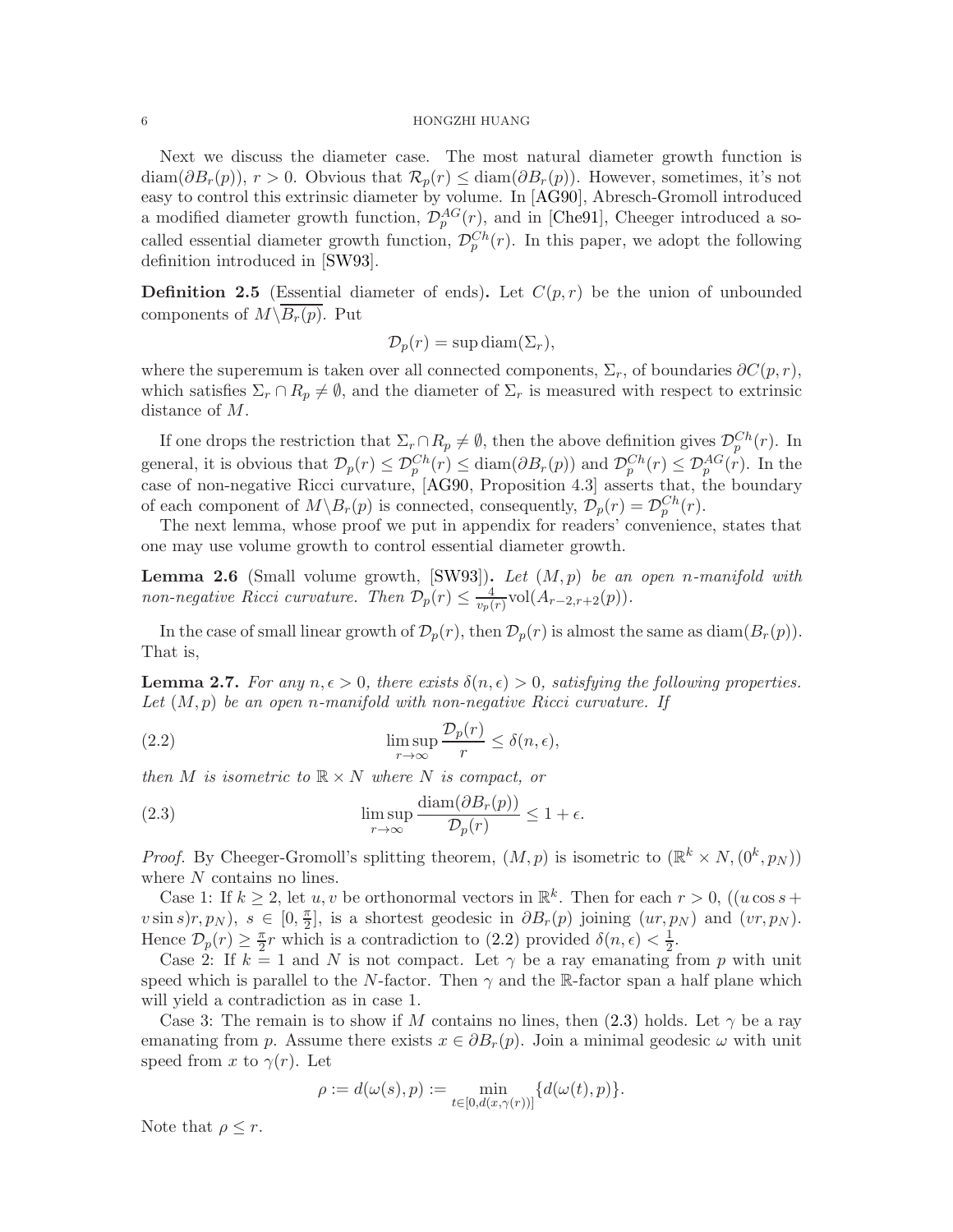<span id="page-6-4"></span>For a ray  $\gamma$ , let  $\Sigma_{\gamma}(r)$  be the connected component of  $\partial C(p, r)$  containing  $\gamma(r)$ . Join a shortest geodesic  $\alpha$  with unit speed from p to x. According to [\[AG90,](#page-21-0) Proposition 4.3], the boundary of the component of the complement  $M\setminus B<sub>o</sub>(p)$  intersecting  $\gamma$  must be connected. This shows  $\omega(s), \alpha(\rho) \in \Sigma_{\gamma}(\rho)$ . Letting  $D(\rho) = \max_{y \in \Sigma_{\gamma}} (\rho) \{d(y, \gamma(\rho))\}$ , so

<span id="page-6-0"></span>
$$
\max\{d(\omega(s),\gamma(\rho)),d(\alpha(\rho),\gamma(\rho))\}\leq D(\rho).
$$

Then,

(2.4) 
$$
d(x,\gamma(r)) \leq 2(r-\rho) + d(\alpha(\rho),\gamma(\rho)) \leq 2(r-\rho) + D(\rho).
$$

Now put  $(\bar{M}, \bar{q}, \bar{d}) = (M, \omega(s), \frac{1}{D(s)})$  $\frac{1}{D(\rho)}d$ ). Since M contains no lines,  $\rho \to \infty$  as  $r \to \infty$ ; otherwise, a contradicting argument shows that there exists a sequence of  $\omega_i$  sub-converges to a line. So for r large enough, we may assume  $\rho$  is sufficiently large s.t.,  $\frac{\mathcal{D}_p(\rho)}{\rho} \leq 2\delta$  by  $(2.2)$ . Now we have,

<span id="page-6-1"></span>
$$
\bar{d}(\bar{q}, p) = \frac{\rho}{D(\rho)} \ge (2\delta)^{-1}, \quad \bar{d}(\bar{q}, \gamma(2\rho)) \ge \frac{\rho}{D(\rho)} \ge (2\delta)^{-1},
$$

$$
\bar{d}(\bar{q}, \gamma(\rho)) \le 1.
$$

By Sublemma 2.8,

(2.5)  $r - \rho \leq \Psi(\delta | n) D(\rho).$ 

Combining inequality [\(2.4\)](#page-6-0) and [\(2.5\)](#page-6-1) yields

(2.6) 
$$
d(x, \gamma(r)) \le (1 + \Psi(\delta|n))D(\rho).
$$

For  $t >> 2r$ , let  $y \in \Sigma_{\gamma}(\rho)$  s.t.  $d(y, \gamma(\rho)) = D(\rho)$ . Let  $y_t \in \overline{y, \gamma(t)} \cap \partial B_r(p)$ , where  $y, \gamma(t)$  is a shortest geodesic from y to  $\gamma(t)$ . When r is large,  $D(\rho) \leq \mathcal{D}_{p}(\rho) \leq 2\delta\rho$ , so by excess estimate,

<span id="page-6-2"></span>
$$
d(y, p) + d(y, \gamma(t)) - d(p, \gamma(t)) \le 8 \left( \frac{D(\rho)^n}{\rho} \right)^{\frac{1}{n-1}} \le 8(2\delta)^{\frac{1}{n-1}} D(\rho),
$$

which yields,

$$
d(y, y_t)
$$
  
= $d(y, \gamma(t)) + d(y, p) - d(p, \gamma(t)) - (d(y_t, \gamma(t)) + d(y_t, p) - d(p, \gamma(t))) + d(y_t, p) - d(y, p)$   
 $\leq 2(d(y, \gamma(t)) + d(y, p) - d(p, \gamma(t))) + r - \rho$   
 $\leq r - \rho + 16(2\delta)^{\frac{1}{n-1}} D(\rho) \leq \Psi(\delta|n) D(\rho).$ 

Then

<span id="page-6-3"></span>
$$
d(y_t, \gamma(r)) \ge d(y, \gamma(\rho)) - d(y, y_t) - d(\gamma(\rho), \gamma(r)) \ge (1 - \Psi(\delta | n))D(\rho),
$$

so

(2.7) 
$$
\mathcal{D}_p(r) \ge d(y_t, \gamma(r)) \ge (1 - \Psi(\delta | n)) D(\rho).
$$

Now combining [\(2.6\)](#page-6-2) and [\(2.7\)](#page-6-3) completes the proof.

What left is to prove the following sublemma. For points  $x, y \in M$ , we use  $\overline{x, y}$  to denote a shortest geodesic from  $x$  to  $y$ .

Sublemma 2.8. Let M be an open n-manifold with non-negative Ricci curvature. Suppose, for  $x, y, p, q \in M$ ,

$$
d(x, p) \ge \delta^{-1}, \quad d(x, q) \ge \delta^{-1},
$$
  

$$
d(x, \overline{p, q}) \le 1.
$$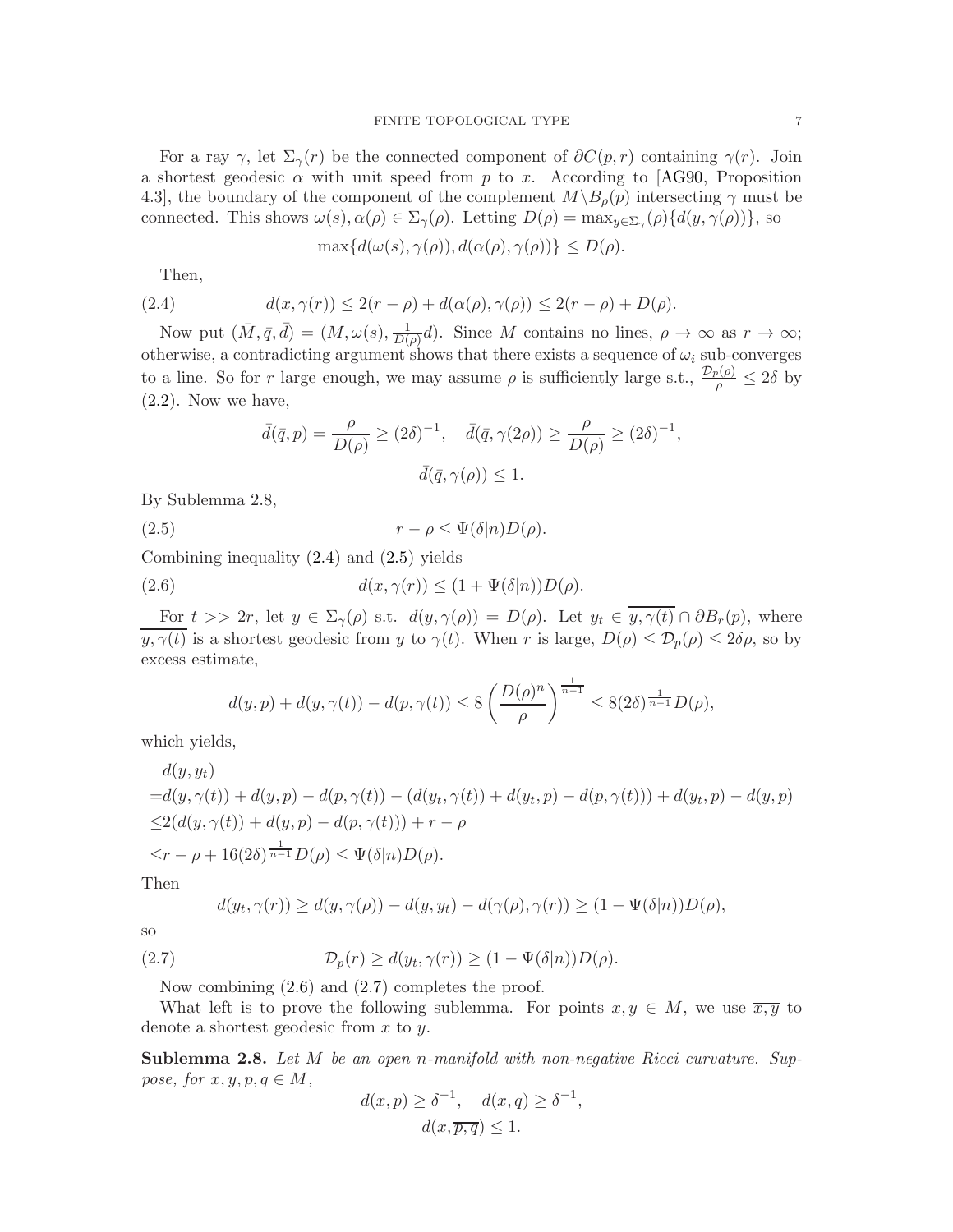If there exists  $y \in M$ ,  $z \in \overline{p,q}$ , s.t.  $d(p,y) = d(p,z)$ ,  $x \in \overline{y,z}$ ,  $d(p,x) \leq d(p,\overline{y,z})$ , then  $d(p, z) - d(p, x) \leq \Psi(\delta | n).$ 

It's by a contradicting argument; Assume  $M_i$  be an open manifold with non-negative Ricci curvature and for  $x_i, y_i, z_i, p_i, q_i \in M_i$ ,

,

$$
d(x_i, p_i) \ge \delta_i^{-1}, \quad d(x_i, q_i) \ge \delta_i^{-1}
$$

$$
d(x_i, \overline{p_i, q_i}) \le 1,
$$

$$
z_i \in \overline{p_i, q_i}, \quad x_i \in \overline{y_i, z_i},
$$

$$
d(p_i, x_i) \le d(p_i, \overline{y_i, z_i}),
$$

$$
d(p_i, y_i) = d(p_i, z_i),
$$

and

$$
d(p_i, z_i) - d(p_i, x_i) > \eta.
$$

Put  $h_i(\cdot) = d(\cdot, p_i) - d(x_i, p_i)$ . By continuity of  $h_i$ , there exist  $z_i' \in \overline{x_i, z_i}$  s.t.  $h_i(z_i') = \eta$ . Note that  $d(z'_i, x_i) \geq \eta$ .

We claim there exists  $R > 0$ , s.t.  $d(x_i, z'_i) \leq R$ . If not, up to a subsequence,  $d(x_i, z_i) \geq$  $d(x_i, z'_i) \to \infty$ . By excess estimate,

$$
d(x_i, p_i) + d(x_i, z_i) - d(p_i, z_i) \rightarrow 0.
$$

Hence,

$$
0 \le d(x_i, z'_i) - \eta = d(x_i, p_i) + d(x_i, z'_i) - d(p_i, z'_i) \le d(x_i, p_i) + d(x_i, z_i) - d(p_i, z_i) \to 0
$$

which is a contradiction to the contradicting assumption  $d(x_i, z'_i) \to \infty$ . Hence the claim that there exists  $R > 0$ , s.t.  $d(x_i, z'_i) \leq R$  follows.

Now passing to a subsequence, according to quantitative splitting theorem [2.10](#page-8-0) below, we assume  $(M_i, x_i, z'_i) \stackrel{GH}{\longrightarrow} (\mathbb{R} \times X, x_0, z_0)$  and  $\overline{y_i, z_i}$  converges to a geodesic  $\omega$  passing through  $x_0$  and  $z_0$  with length at least  $\eta$ . where  $\stackrel{GH}{\longrightarrow}$  means Gromov-Hausdorff conver-gence. And by the proof of Theorem [2.10,](#page-8-0)  $h_i$  converges to  $h_0 : (\mathbb{R} \times X, x_0) \to (\mathbb{R}, 0)$ the standard projection. Specially  $h_0(z_0) = \lim_i h_i(z'_i) = \eta > 0$ ,  $h_0(x_0) = 0$  and  $h_0(\omega(t)) = \lim_i h_i(\overline{y_i, z_i}(t)) \ge 0$ . By the product structure, we conclude that one end of  $\omega$  is x<sub>0</sub>. This implies the  $d(x_i, y_i) \to 0$  which is impossible since  $d(x_i, y_i) \ge d(y_i, p_i) - d(x_i, p_i) =$  $d(z_i, p_i) - d(x_i, p_i) > \eta$ . Here the proof of the sublemma is complete.

 $\Box$ 

Now we are ready to prove Proposition [1.7:](#page-2-5)

(1) It follows directly by combining Lemma [2.7](#page-5-1) and inequality [\(2.1\)](#page-4-2).

(2) By Lemma [2.6](#page-5-2) and relative volume comparison,

$$
\mathcal{D}_p(r) \le 4 \frac{\text{vol}(A_{r-2,r+2}(p))}{v_p(r)} \le 4 \left( (1 + \frac{2}{r})^n - (1 - \frac{2}{r})^n \right) \frac{\text{vol}(B_r(p))}{v_p(r)}
$$
  

$$
\le \frac{C(n)}{r} \delta^{\frac{n-1}{n}} r^{1 + \frac{1 + (n-1)\alpha}{n}} = C(n) \delta^{\frac{n-1}{n}} r^{\frac{1 + (n-1)\alpha}{n}},
$$

which is the case  $(1)$ .

(3) By Lemma [2.4,](#page-4-1)

$$
\mathcal{R}_p(r) \leq C(n)(\nu^{-1})^{\frac{1}{n-1}} \left( r^{\frac{(n-1)^2(\alpha-1)}{n}} \delta^{\frac{(n-1)^2}{n}} \right)^{\frac{1}{n-1}} r = C(n,\nu)r^{1+\frac{(n-1)(\alpha-1)}{n}} \delta^{\frac{n-1}{n}}.
$$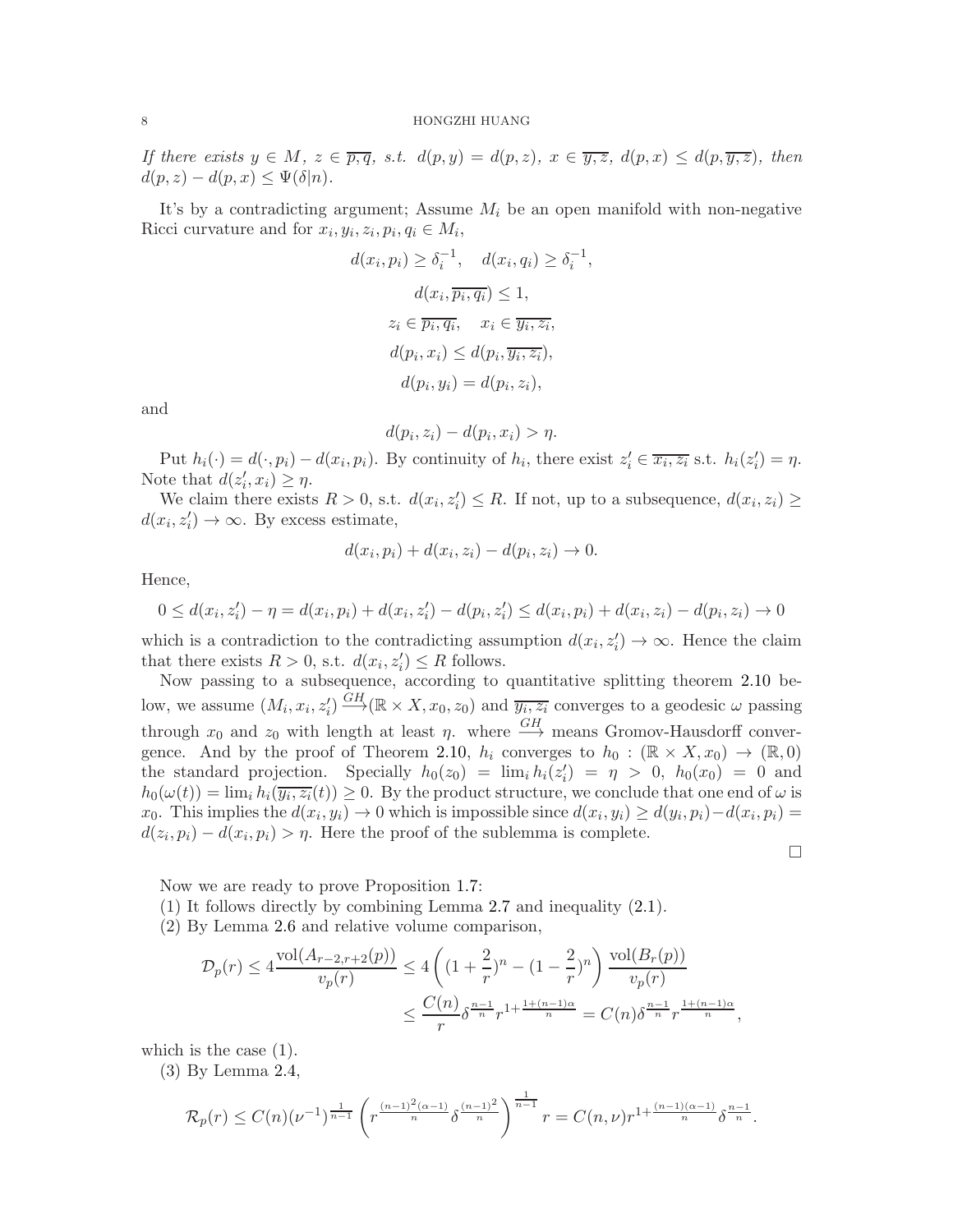<span id="page-8-2"></span>By inequality [\(2.1\)](#page-4-2), for any  $x \in \partial B_r(p)$ ,

$$
e_p(x) \le 8\left(\frac{\mathcal{R}_p(r)^n}{r}\right)^{\frac{1}{n-1}} \le C(n,\nu)r^{\alpha}\delta.
$$

2.2. Cheeger-Colding's Almost Splitting Functions. First we recall the notion of  $(\delta, k)$ -splitting maps, which approximate coordinate functions in  $L^2$ -sense.

**Definition 2.9** ([\[CC96\]](#page-21-5)). A map  $u : B_r(p) \to \mathbb{R}^k$  is called a  $(\delta, k)$ -splitting map, if it satifies, for  $\alpha, \beta = 1, ..., k$ ,

(1) 
$$
\sup_{x \in B_r(p)} \|\nabla u^{\alpha}(x)\| \le 1 + \delta,
$$

$$
(2) \ f_{B_r(p)} |\langle \nabla u^\alpha, \nabla u^\beta \rangle - \delta^{\alpha \beta}| \le \delta,
$$

(3)  $r^2 \overrightarrow{f}_{B_r(p)}$  ||Hess $u^{\alpha}$ ||<sup>2</sup>  $\leq \delta$ ,

where  $f_{B_r(p)} := \frac{1}{\text{vol}(B_r(p))} \int_{B_r(p)}$ .

If each  $u^{\alpha}$  is harmonic, we call such u a harmonic  $(\delta, k)$ -splitting map. And if  $k = 1$ , we call u is a  $\delta$ -splitting function. One fundamental application of almost splitting functions is the follow quantitative splitting theorem.

<span id="page-8-0"></span>**Theorem 2.10** ([\[CC96\]](#page-21-5)). Let M be a complete n-manifold with  $\text{Ric}_M \geq -(n-1)\delta$ . If  $p_+, p_-, p \in M$  satisfy

$$
d(p,p_{\pm}) \geq \delta^{-1},\, d(p,p_+) + d(p,p_-) - d(p_+,p_-) \leq \delta,
$$

then there exists a harmonic  $\Psi(\delta|n, R)$ -splitting function  $u : B_{20R}(p) \to \mathbb{R}$  which satisfies  $|u - d(x, p_+)|_{C^0(B_{20R}(p))} \leq \Psi(\delta | n, R)$ . Furthermore, there exists a map  $P : B_R(p) \to$  $u^{-1}(u(p))$  s.t., the map  $B_R(p) \to \mathbb{R} \times u^{-1}(u(p))$  defined by  $x \mapsto (u(x), P(x))$  is a  $\Psi(\delta | n, R)$ -Gromov-Hausdorff approximation.

During the proof of Theorem [2.10,](#page-8-0) Abresch-Gromoll's excess estimate plays a key role to show the existence of a  $\Psi(\delta|n)$ -splitting function u.

In our application, we need to find almost splitting functions on a sequence of large annuli. Let  $A_{r,R}(p) := r_p^{-1}(r,R)$ .

<span id="page-8-1"></span>**Lemma 2.11.** Let  $(M, p)$  be a complete n-manifold with  $\text{Ric}_M \geq 0$ . If for  $L \geq 600R > 0$ ,  $e_p|_{A_{L-100R,L+100R}(p)} \leq \epsilon$ , then the solution of the equation,

$$
\begin{cases} \Delta h = 0, & \text{on } A_{L-100R,L+100R}(p), \\ h = r_p, & \text{on } \partial A_{L-100R,L+100R}(p), \end{cases}
$$

satisfies that, for any  $x \in A_{L-10R,L+10R}(p)$ ,

(1)  $|h(x) - r_p(x)| \leq \Psi(\epsilon, L^{-1}|n, R),$ (2)  $\|\nabla h(x)\| \leq 1 + \Psi(\epsilon, L^{-1}|n, R),$ (3)  $f_{B_{10R}(x)} |||\nabla h||^2 - 1| \leq \Psi(\epsilon, L^{-1}|n, R),$ 

(4)  $f_{B_{10R}(x)}$  ||Hessh||<sup>2</sup> ≤  $\Psi(\epsilon, L^{-1}|n, R)$ .

*Proof.* By the condition of  $e_p$ , according to Theorem [2.10,](#page-8-0) for any  $x \in A_{L-10R,L+10R}(p)$ , there exists  $u_x : B_{20R}(x) \to \mathbb{R}$  satisfying  $|u_x - r_p| \leq \Psi(\epsilon, L^{-1}|n, R)$ . Hence once we verify property (1) for h, then properties (2),(3) are implied by the fact  $||\nabla h-\nabla u_x||_{C^0(B_{15R}(x))} \le$  $\Psi(\epsilon, L^{-1}|n, R)$  (Cheng-Yau's gradient estimate), and (4) is implied by Bochner formula.

The proof follows the same lines of the one of Theorem [2.10.](#page-8-0) Let  $h^+ := h$  and  $h^-$  be solutions of the following equations respectively,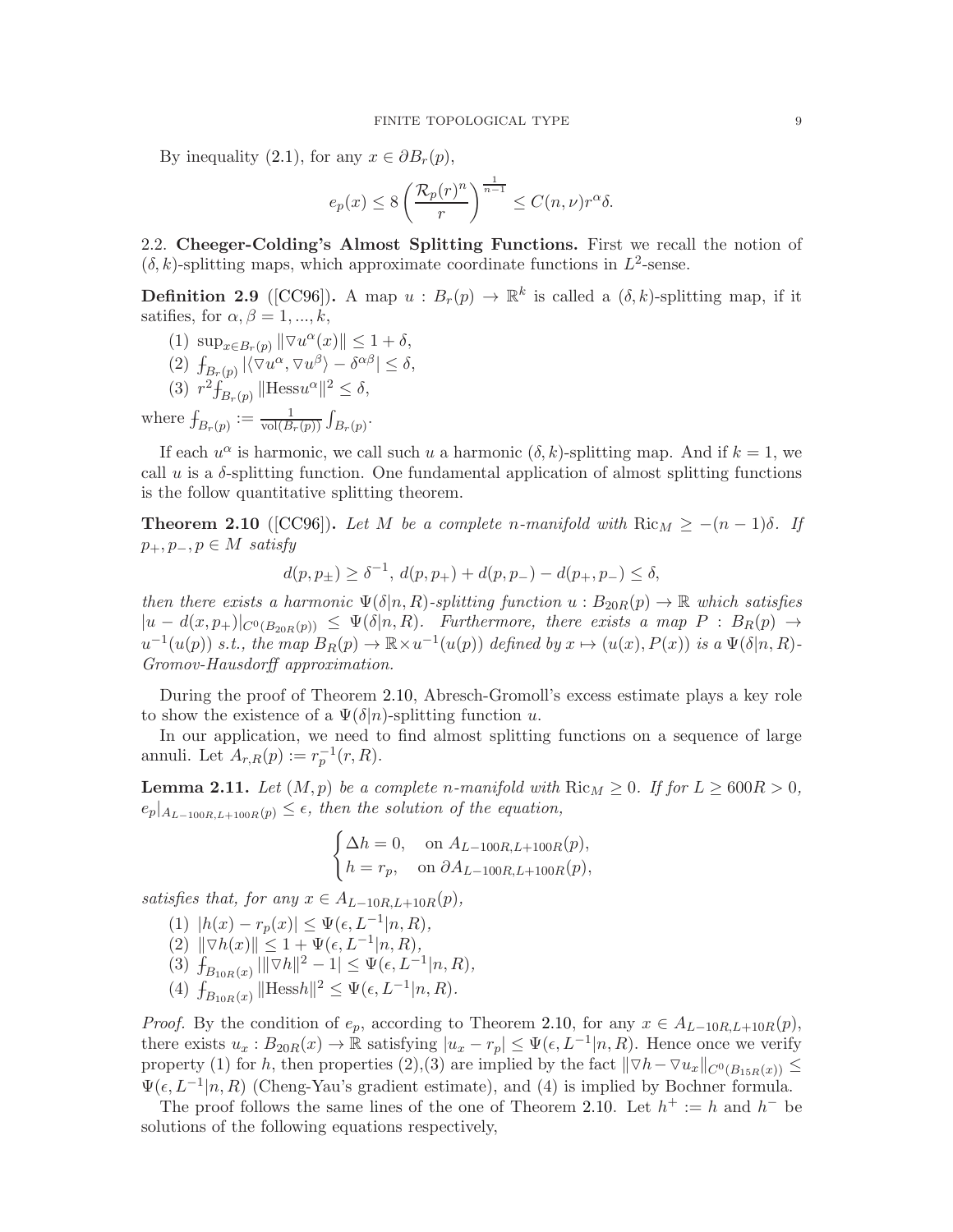$$
\begin{cases}\n\Delta h^+ = 0, & \text{on } A_{L-100R,L+100R}(p), \\
h^+ = r_p, & \text{on } \partial A_{L-100R,L+100R}(p),\n\end{cases}
$$
\n
$$
\begin{cases}\n\Delta h^- = 0, & \text{on } A_{L-100R,L+100R}(p), \\
h^- = b_p^{2L-200R}, & \text{on } \partial A_{L-100R,L+100R}(p).\n\end{cases}
$$

By Laplacian comparison,

$$
\Delta(h^+ - r_p) \ge -\frac{n-1}{r_p} \ge -\frac{n-1}{L - 100R} \ge -2(n-1)L^{-1},
$$

on  $A_{L-100R,L+100R}(p)$  in barrier sense. Let

$$
\underline{L}_R(r) = \frac{1}{2n}(r^2 - R^2) + \frac{R^n}{n(n-2)}(r^{2-n} - R^{2-n})
$$

be the function satisfying

$$
\begin{cases} \underline{L}_R''(r)+\dfrac{n-1}{r}\underline{L}_R'(r)=1,\\ \underline{L}_R(R)=0,\\ \underline{L}_R'(r)<0,\,r\in(0,R). \end{cases}
$$

For  $x \in \overline{A_{L-100R,L+100R}(p)}$ , put  $r_{\Sigma}(x) = d(x, \partial B_{L-110R}(p))$  and  $\phi_R(x) = \underline{L}_{210R}(r_{\Sigma}(x))$ . Thus

$$
\Delta \phi_R(x) = \underline{L}_{210R}''(r_{\Sigma}(x)) + \Delta r_{\Sigma}(x) \underline{L}_{210R}'(r_{\Sigma}(x))
$$
  

$$
\geq \underline{L}_{210R}''(r_{\Sigma}(x)) + \frac{n-1}{r_{\Sigma}(x)} \underline{L}_{210R}'(r_{\Sigma}(x)) = 1.
$$

Thus  $\Delta(h^+ - r_p + 2(n-1)L^{-1}\phi_R)(x) \geq 0$  for  $x \in A_{L-100R,L+100R}(p)$ . By maximum principle,

<span id="page-9-1"></span>
$$
h^+(x) - r_p(x) + 2(n-1)L^{-1}\phi_R(x) \le 2(n-1)L^{-1}\phi_R(x_0),
$$

for some  $x_0 \in \partial A_{L-100R,L+100R}(p)$ . Noting that  $r_{\Sigma}(x), r_{\Sigma}(x_0) \in [10R, 210R]$ . Thus

(2.8) 
$$
h^+(x) - r_p(x) \le 4(n-1)L^{-1} \underline{L}_{210R}(10R) = C(n)R^2L^{-1}
$$

For the other side, by Laplacian comparison,

$$
\Delta(h^{-} - b_{p}^{2L-200R}) \ge -\frac{n-1}{d(\cdot, \partial B_{2L-200R}(p))} \ge -\frac{n-1}{L-300R} \ge -2(n-1)L^{-1},
$$

on  $A_{L-100R,L+100R}(p)$  in barrier sense. Repeating the same procedure as above, we also have for any  $x \in A_{L-100R,L+100R}(p)$ ,

(2.9) 
$$
h^{-}(x) - b_p^{2L-200R}(x) \le C(n)R^2L^{-1}.
$$

Noting that  $(h^+ + h^-)|_{\partial A_{L-100R,L+100R}(p)} = r_p + b_p^{2L-200R} \in [0, \epsilon]$  and  $\Delta(h^+ + h^-) = 0$ , again by maximum principle, for any  $x \in A_{L-100R,L+100R}(p)$ ,  $h^+(x)+h^-(x) \in [0,\epsilon]$ . Hence

<span id="page-9-0"></span>
$$
h^+(x) - r_p(x) \ge -h^-(x) + b_p^{2L-200R}(x) - \epsilon \stackrel{(2.9)}{\ge} -C(n)R^2L^{-1} - \epsilon,
$$

combining  $(2.8)$ , which proves  $(2.11.1)$ .

.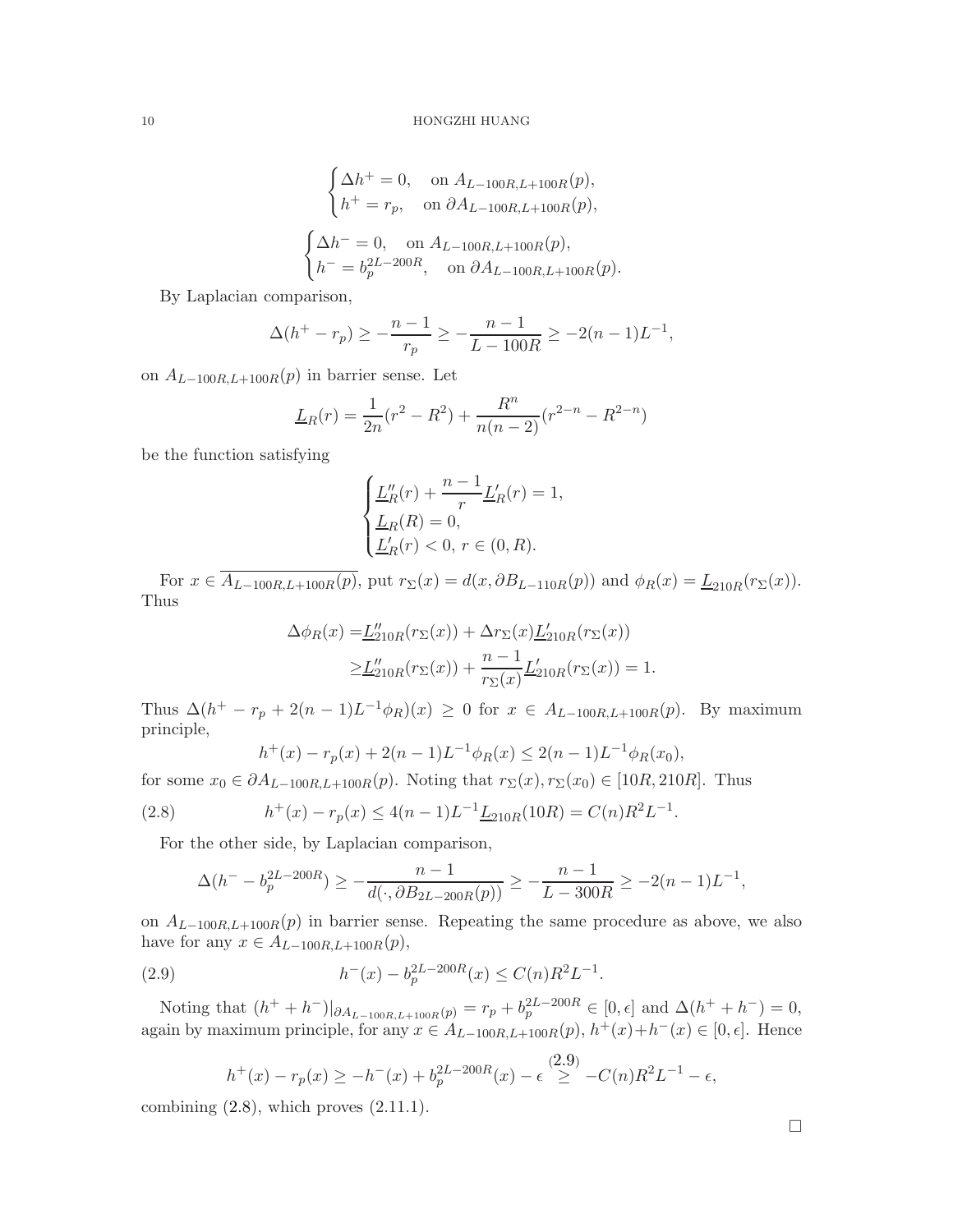#### FINITE TOPOLOGICAL TYPE 11

#### 3. Approximate Distance Function

The following result states that if  $M$  has a good excess property, then there exists a smooth function h approximating  $r_p$ . h will be our Morse function in the proof of Theorem [1.5.](#page-2-2)

<span id="page-10-0"></span>**Theorem 3.1.** Let  $(M, p)$  be an open n-manifold with non-negative Ricci curvature. If there exists  $\alpha \in [0,1]$ , for any  $x \in M$  outside a compact subset,

$$
\frac{e_p(x)}{r_p(x)^{\alpha}} \le s\delta
$$

then there exists  $R > 0$ , and a smooth function  $h : M \setminus B_R(p) \to \mathbb{R}$  satisfying that for any  $x \in M \backslash B_R(p)$ ,

- (1)  $\frac{|h(x)-r_p(x)|}{sr_p(x)^\alpha} \leq \Psi(sR^{\alpha-1},\delta|n),$ (2) Restriction  $h: B_{sr_p(x)}(x) \to \mathbb{R}$  is a  $\Psi(sR^{\alpha-1}, \delta|n)$ -splitting function.
- (3)  $sr_p(x)^{\alpha}|\Delta h(x)| \leq \Psi(sR^{\alpha-1},\delta|n).$

The construction of  $h$  in Theorem [3.1](#page-10-0) is from gluing harmonic almost splitting functions on annuli by partition of unit. The following lemma is an adaption of Lemma [2.11.](#page-8-1)

<span id="page-10-1"></span>**Lemma 3.2.** Let  $(M, p)$  be an open n-manifold with non-negative Ricci curvature. If there exists  $\alpha \in [0,1]$ , for any  $x \in M$  outside a compact subset,

$$
\frac{e_p(x)}{r_p(x)^{\alpha}} \le \delta s.
$$

Then there exists  $R_0 > 0$ , s.t. for any  $R > R_0$ , there exists a harmonic function,

 $h_R : A_{R-20sR^{\alpha}} R_{+20sR^{\alpha}}(p) \rightarrow \mathbb{R}$ 

satisfying that, for any  $x \in A_{R-10sR^{\alpha},R+10sR^{\alpha}}(p)$ ,

- (1)  $|h_R(x) r_p(x)| \le sR^{\alpha} \Psi(sR^{\alpha-1}, \delta|n),$
- (2) Restricting on each  $B_{10sR^{\alpha}}(x)$ ,  $h_R|_{B_{10sR^{\alpha}}(x)}$  is a  $\Psi(sR^{\alpha-1},\delta|n)$ -splitting function,

*Proof.* Let  $(\bar{M}, \bar{p}) = ((sR^{\alpha})^{-1}M, p)$ . Then for any  $\bar{x} \in \bar{A}_{s^{-1}R^{1-\alpha}-100,s^{-1}R^{1-\alpha}+100}(\bar{p}),$ 

$$
e_{\bar{p}}(\bar{x}) = \frac{e_p(\bar{x})}{sR^{\alpha}} \le \delta \left(\frac{r_p(\bar{x})}{R}\right)^{\alpha} \le 2\delta,
$$

provided  $sR^{\alpha-1}$  < 0.01. Applying Lemma [2.11,](#page-8-1) there exists a harmonic

$$
\bar{h}_R:\bar{A}_{s^{-1}R^{1-\alpha}-100,s^{-1}R^{1-\alpha}+100}(\bar{p})\rightarrow \mathbb{R}
$$

satisfying, for any  $\bar{x} \in \bar{A}_{s^{-1}R^{1-\alpha}-10,s^{-1}R^{1-\alpha}+10}(\bar{p}),$ 

- (1)  $|\bar{h}_R(\bar{x}) r_{\bar{p}}(\bar{x})| \leq \Psi$ ,
- $(2)$   $\|\bar{\triangledown}\bar{h}_R(\bar{x})\| \leq 1 + \Psi,$
- (3)  $\hat{f}_{B_{10}(\bar{x})} \|\nabla \bar{h}_R\|^2 1 \leq \Psi,$
- (4)  $f_{B_{10}(\bar{x})}$   $\|\overline{\text{Hess}}\bar{h}_R\|^2 \leq \Psi$ ,

where  $\Psi = \Psi(sR^{\alpha-1}, \delta|n)$ . Then  $h_R := sR^{\alpha} \bar{h}_R$  is what we need.

In the following discussion, we will make  $sR^{\alpha-1}$ ,  $\delta$ , become smaller and smaller, only depending on  $n$ , from line to line without specification.

Let  $R = R_0$  as in Lemma [3.2.](#page-10-1) Define  $r_0 = 2R$ ,  $r_{i+1} = r_i + 4sr_i^{\alpha}$ . We have the following elementally properties about  $r_i$ .

 $\Box$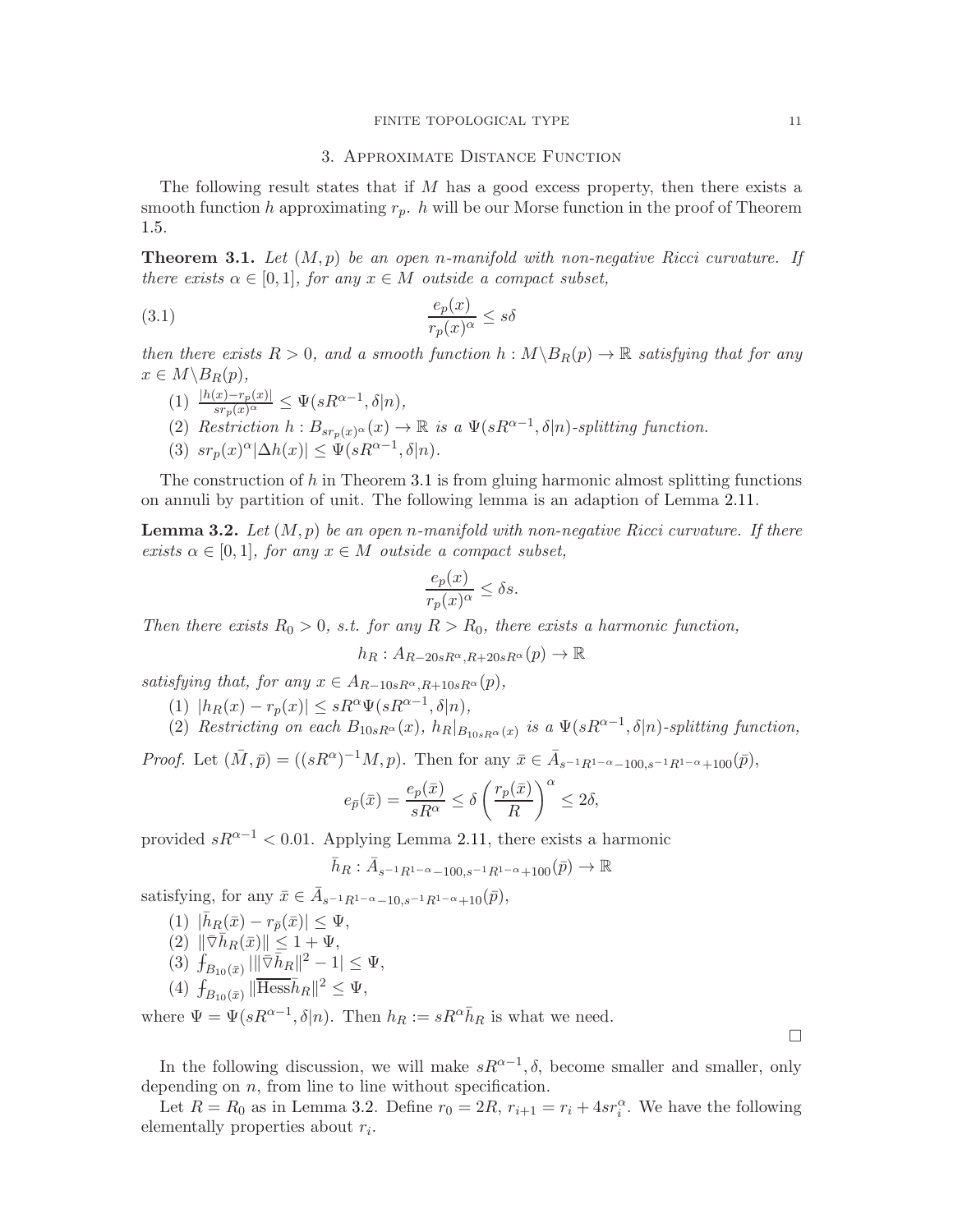## <span id="page-11-2"></span>Proposition 3.3.

- (1) For any  $x \in M \setminus B_{r_0}(p)$ , there exists  $i \geq 0$ , s.t.  $x \in A_{r_i-2.5sr_i^{\alpha}, r_i+2.5sr_i^{\alpha}}(p)$ ,
- (2) If  $sr_0^{-1}$  is sufficiently small, then for any fixed  $x \in M$ , number of elements in  $\{i=0,1,..|x \in A_{r_i-10sr_i^{\alpha},r_i+10sr_i^{\alpha}}(p)\}\$ is not larger than 6.

*Proof.* (1) The conclusion follows by the fact that for each  $i \geq 0$ ,  $r_i + 2.5sr_i^{\alpha} > r_{i+1}$  $2.5sr_{i+1}^{\alpha}$ .

<span id="page-11-0"></span>(2) Note that for any  $i \geq 0$ ,

(3.2) 
$$
1 \le \frac{r_{i+1}}{r_i} = 1 + 4 \frac{s}{r_i^{1-\alpha}} \le 1 + 4 \frac{s}{r_0^{1-\alpha}} \le 1 + 4sR^{\alpha-1}.
$$

Hence if  $sR^{\alpha-1} < 0.1$ , then  $r_i - 10sr_i^{\alpha} \le r_{i+1} - 10sr_{i+1}^{\alpha}$  holds for any  $i \ge 0$ . It suffices to show  $7 \notin \{k = 1, 2, \ldots | r_{i+k} - 10sr_{i+k}^{\alpha} \leq r_i + 10sr_i^{\alpha} \}$  for any  $i \geq 0$ . Otherwise, we assume, there exists  $i \geq 0$  s.t.,

$$
r_{i+7} - 10sr_{i+7}^{\alpha} \le r_i + 10sr_i^{\alpha}.
$$

Then

<span id="page-11-1"></span>
$$
r_{i+7} - r_i = 4s \left( r_{i+6}^{\alpha} + \dots + r_i^{\alpha} \right) \le 10s (r_i^{\alpha} + r_{i+7}^{\alpha}),
$$

(3.3) 
$$
\left(\frac{r_{i+6}}{r_{i+7}}\right)^{\alpha} + ... + \left(\frac{r_{i+1}}{r_{i+7}}\right)^{\alpha} \le 2.5 + 1.5 \left(\frac{r_i}{r_{i+7}}\right)^{\alpha} \le 4.
$$

Plugging [\(3.2\)](#page-11-0) into the left hand side of [\(3.3\)](#page-11-1), yields

$$
\frac{6}{(1+4sR^{\alpha-1})^{6\alpha}} \le \frac{1}{(1+4sR^{\alpha-1})^{\alpha}} + ... + \frac{1}{(1+4sR^{\alpha-1})^{6\alpha}} \le 4.
$$

So

$$
\frac{1}{1 + 4sR^{\alpha - 1}} \le \frac{1}{(1 + 4sR^{\alpha - 1})^{\alpha}} \le \left(\frac{2}{3}\right)^{\frac{1}{6}},
$$

which will yield a contradiction if  $4sR^{\alpha-1} < \left(\frac{3}{2}\right)$  $\frac{3}{2}$  $\frac{1}{6}$  - 1.

By Lemma [3.2,](#page-10-1) for each  $i$ , there exists a harmonic function

$$
h_i = h_{r_i} : A_{r_i - 20sr_i^{\alpha}, r_i + 20sr_i^{\alpha}}(p) \to \mathbb{R}
$$

satisfying that for any  $x \in A_{r_i-10sr_i^{\alpha},r_i+10sr_i^{\alpha}}(p)$ ,

- (1)  $|h_i(x) r_p(x)| \leq s r_i^{\alpha} \Psi(s r_i^{\alpha-1}, \delta | n),$
- (2) restricting on each  $B_{10sr_i^{\alpha}}(x)$ ,  $h_i|_{B_{10sr_i^{\alpha}}(x)}$  is a  $\Psi(sr_i^{\alpha-1}, \delta|n)$ -splitting function,

Fix a smooth cut-off function  $\phi: (-\infty, +\infty) \to [0, 1]$  s.t.  $\phi|_{[-3,3]} = 1$ , supp $\phi \subset [-4, 4]$ , and  $|\phi'| + |\phi''| \le 100$ . For  $x \in A_{r_i-10sr_i^{\alpha}, r_i+10sr_i^{\alpha}}(p)$ , define  $\phi_i(x) = \phi(\frac{h_i(x)-r_i}{sr_i^{\alpha}})$  $\frac{x^{j-r_i}}{sr_i^{\alpha}}$ ). Specially,  $\text{supp}\phi_i \subset A_{r_i-5sr_i^{\alpha},r_i+5sr_i^{\alpha}}(p)$  and  $\phi_i|_{A_{r_i-2.5sr_i^{\alpha},r_i+2.5sr_i^{\alpha}}(p)} \equiv 1$ . Hence  $\phi_i$  can be extended to defined on global M canonically. Further, by Proposition [3.3,](#page-11-2)  $\phi_i$  satisfies, for any  $x \in M \backslash B_{r_0}(p)$ ,

- (1) there exists  $i \geq 0$ , s.t.  $\phi_i(x) = 1$ .
- (2)  $D(x) := \sum_{i \geq 0} \phi_i(x) \in [1, 6].$

 $\Box$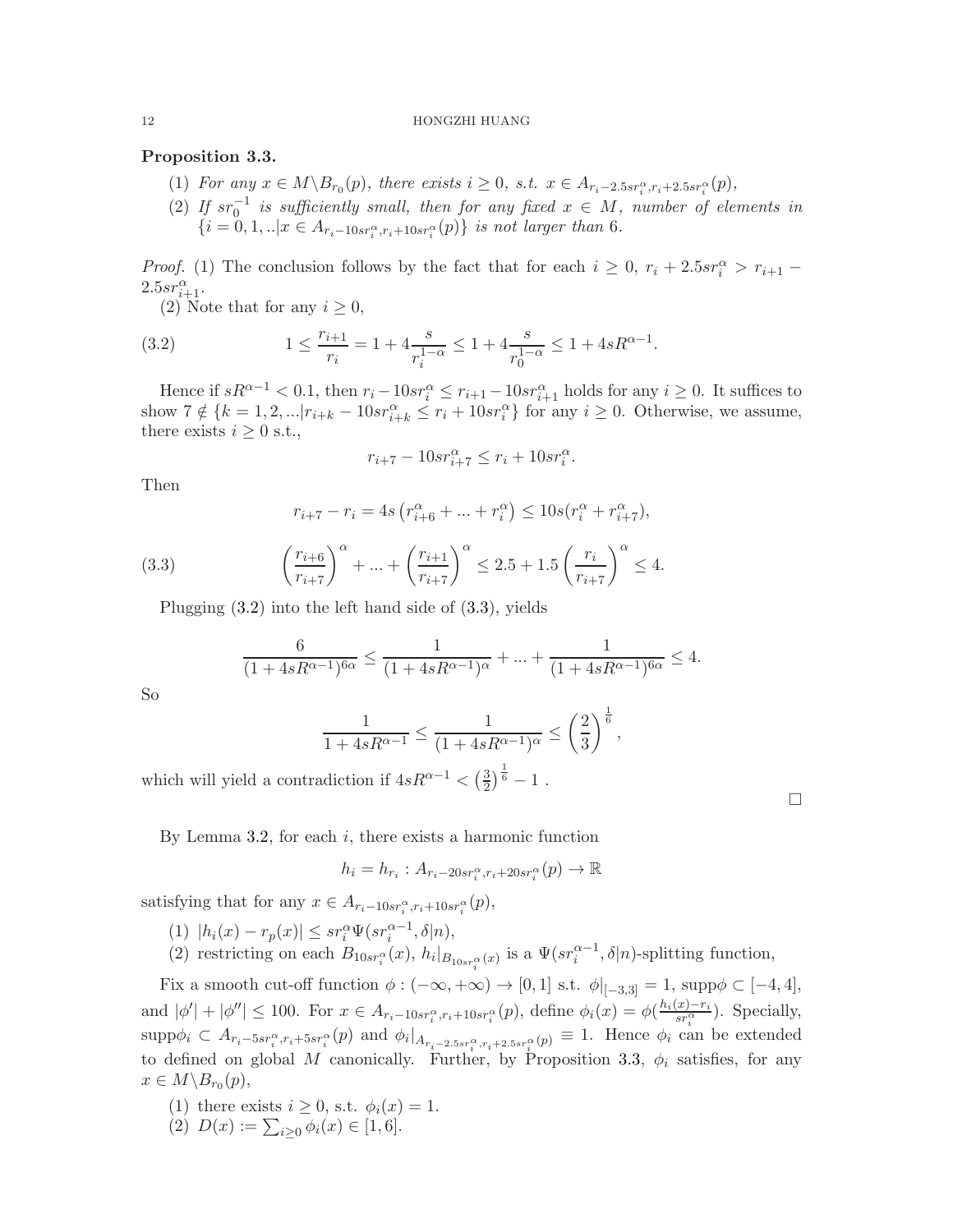For  $x \in M \backslash B_{r_0}(p)$  and each  $i \geq 0$ , put  $\psi_i(x) = \frac{\phi_i(x)}{D(x)}$ , and  $h(x) = \sum_{i \geq 0} \psi_i(x)h_i(x)$ . A simplie fact: for some  $x \in M \setminus B_{r_0}(p)$ ,  $i \ge 0$  and  $c > 0$ , if  $|r_p(x) - r_i| \le c s r_i^{\alpha}$ , then

$$
\left| \frac{r_p(x)}{r_i} - 1 \right| = \frac{cs}{r_i^{1-\alpha}} \le csR^{\alpha - 1} \le \frac{c}{100},
$$

provided  $sR^{\alpha-1} \leq \frac{1}{100}$ , which will be used below without specification sometimes.

**Proposition 3.4.** For each  $x \in M \setminus B_{r_0}(p)$ ,  $|h(x) - r_p(x)| \leq s r_p(x)^{\alpha} \Psi(s r_p(x)^{\alpha-1}, \delta | n)$ .  $\text{Specifically, } \left| \frac{h(x)}{r_p(x)} - 1 \right| \leq \text{sr}_p(x)^{\alpha - 1} \Psi(\text{sr}_p(x)^{\alpha - 1}, \delta | n).$ 

*Proof.* For fixed  $x \in M \backslash B_{r_0}(p)$ ,

$$
h(x) = \sum_{i \ge 0} \psi_i(x) h_i(x) = \sum_{|r_p(x) - r_i| < 10sr_i^{\alpha}} \psi_i(x) h_i(x).
$$

So

$$
|h(x) - r_p(x)|
$$
  
\n
$$
\leq \sum_{|r_p(x) - r_i| < 10sr_i^{\alpha}} \psi_i(x) |h_i(x) - r_p(x)|
$$
  
\n
$$
\leq \sum_{|r_p(x) - r_i| < 10sr_i^{\alpha}} \psi_i(x) sr_i^{\alpha} \Psi(sr_i^{\alpha-1}, \delta|n)
$$
  
\n
$$
\leq sr_p(x)^{\alpha} \Psi(sr_p(x)^{\alpha-1}, \delta|n),
$$

where the last inequality uses the simple fact mentioned above.

<span id="page-12-0"></span>Proposition 3.5.

$$
sr_i^{\alpha} \|\nabla \psi_i\| + s^2 r_i^{2\alpha} |\Delta \psi_i| \le C(n).
$$

*Proof.* It's a direct calculation.  $\Box$ 

The follow proposition finishes the proof of Theorem [3.1.](#page-10-0)

**Proposition 3.6.** For any  $x \in M \backslash B_{r_0}(p)$ ,

$$
\|\nabla h(x)\| \le C(n),
$$

$$
\begin{aligned} \int_{B_{sr_p(x)^\alpha}(x)} |||\nabla h||^2 - 1| &\leq \Psi(sr_p(x)^{\alpha-1},\delta|n),\\ s r_p(x)^\alpha|\Delta h(x)| &\leq \Psi(sr_p(x)^{\alpha-1},\delta|n). \end{aligned}
$$

*Proof.* For any fixed  $x \in M \backslash B_{r_0}(p)$ , by Proposition [3.3](#page-11-2) (1), there exists a  $j \geq 0$  s.t. (3.4)  $|r_p(x) - r_j| \leq 2.5sr_j^{\alpha}$ 

For any  $y \in B_{2sr_j^{\alpha}}(x)$  and any i s.t.  $|r_p(y) - r_i| \leq 10sr_i^{\alpha}$ , we have

<span id="page-12-1"></span>
$$
|r_p(y) - r_j| \le |r_p(y) - r_p(x)| + |r_p(x) - r_j| \le 4.5sr_j^{\alpha}.
$$

So this allow us to use the closeness properties of  $h_i(y)$ ,  $h_j(y)$  and  $r_p(y)$ ,

$$
|h_i(y) - h_j(y)| \le |h_i(y) - r_p(y)| + |r_p(y) - h_j(y)| \le sr_p(y)^{\alpha} \Psi(sr_p(y)^{\alpha-1}, \delta|n).
$$

 $\Box$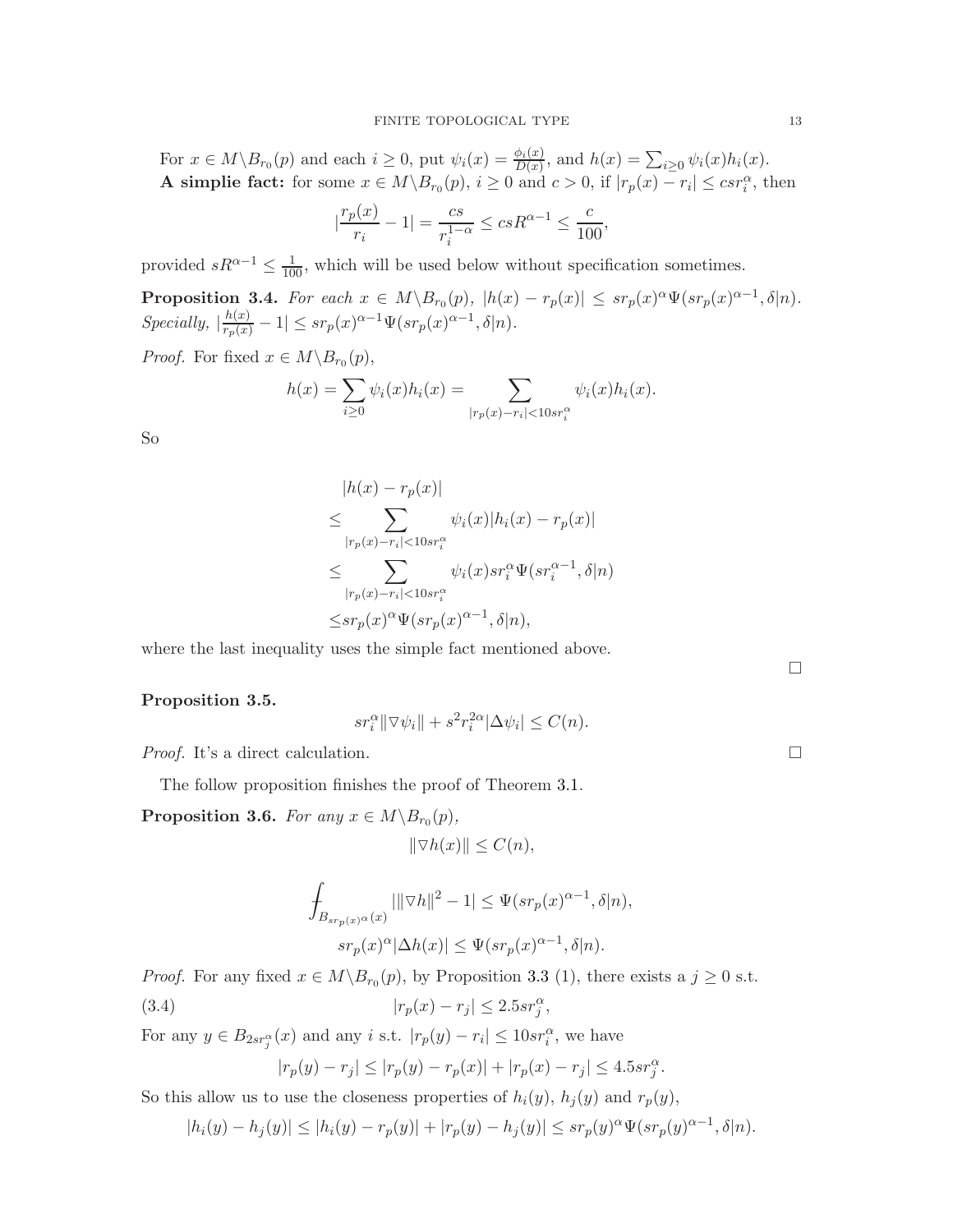<span id="page-13-3"></span>Again use the simple fact mentioned above, we see  $\left|\frac{r_p(x)}{r_p(y)}-1\right| \leq \frac{1}{2}$ . So

(3.5) 
$$
|h_i(y) - h_j(y)| \le s r_j^{\alpha} \Psi(s r_p(x)^{\alpha - 1}, \delta | n).
$$

<span id="page-13-1"></span>Since  $h_i, h_j$  are harmonic on  $B_{2sr_j^{\alpha}}(x)$ , by Cheng-Yau's gradient estimate,

(3.6) 
$$
\sup_{B_{sr_j^{\alpha}}(x)} \|\nabla h_i - \nabla h_j\| \leq \Psi(sr_p(x)^{\alpha-1}, \delta|n).
$$

Now for any  $y \in B_{sr_j^{\alpha}}(x)$ , combining [\(3.5\)](#page-13-1), [\(3.6\)](#page-13-2) and Proposition [3.5,](#page-12-0)

<span id="page-13-2"></span>
$$
\|\nabla h(y) - \nabla h_j(y)\|
$$
  
\n
$$
\leq \sum_{|r_p(y)-r_i|\leq 10sr_i^{\alpha}} \|\nabla \psi_i(y)\| |h_i(y) - h_j(y)| + \psi_i(y) \|\nabla h_i(y) - \nabla h_j(y)\|
$$
  
\n
$$
\leq \sum_{|r_p(y)-r_i|\leq 10sr_i^{\alpha}} C(n)(sr_i^{\alpha})^{-1} sr_j^{\alpha} \Psi(sr_p(x)^{\alpha-1}, \delta|n) + \psi_i(y) \Psi(sr_p(x)^{\alpha-1}, \delta|n)
$$
  
\n
$$
\leq \Psi(sr_p(x)^{\alpha-1}, \delta|n).
$$

Combining the above estimate and the fact that  $h_j|_{B_{sr_j^{\alpha}}(x)}$  is a  $\Psi(sr_j^{-1}, \delta|n)$ -splitting function, yields,

$$
\int_{B_{sr_j^{\alpha}}(x)} |||\nabla h||^2 - 1| \leq \Psi(sr_p(x)^{\alpha - 1}, \delta |n).
$$

Thus, combing [\(3.4\)](#page-12-1) and relative volume comparison,

$$
\int_{B_{sr_p(x)}(x)} |||\nabla h||^2 - 1| \le \frac{\text{vol}(B_{sr_f^{\alpha}}(x))}{\text{vol}(B_{sr_p(x)^{\alpha}}(x))} \int_{B_{sr_f^{\alpha}}(x)} |||\nabla h||^2 - 1| \le \Psi(sr_p(x)^{\alpha - 1}, \delta | n).
$$

Finally, for any  $y \in B_{sr_j^{\alpha}}(x)$ ,

$$
|\Delta h(y)| = |\Delta(h(y) - h_j(y))|
$$
  
\n
$$
\leq \sum_{|r_i - r_p(y)| < 10sr_i^{\alpha}} |h_i(y) - h_j(y)| |\Delta \psi_i(y)| + 2||\nabla \psi_i(y)|| ||\nabla h_i(y) - \nabla h_j(y)||
$$
  
\n
$$
\leq C(n) \sum_{|r_i - r_p(y)| < 10sr_i^{\alpha}} sr_p(y)^{\alpha} \Psi(sr_p(x)^{\alpha-1}, \delta|n) (sr_p(y)^{\alpha})^{-2} + (sr_p(y)^{\alpha})^{-1} \Psi(sr_p(x)^{\alpha-1}, \delta|n)
$$
  
\n
$$
\leq (sr_p(x)^{\alpha})^{-1} \Psi(sr_p(x)^{\alpha-1}, \delta|n).
$$

# 4. Finite Topological Type

In this section, we show the function  $h$  constructed in Section 3 is a Morse function. Precisely, we need the non-degenerate Lemma [4.2](#page-14-0) for h, which is a simple corollary of transformation theorems for almost splitting maps. Firstly, we point out that the following transformation theorem holds, which generalizes [\[HH22,](#page-22-6) Theorem 1.7] slightly. Recall that  $B_r(x)$  is called  $(\delta, K)$ -Euclidean if there exists a metric space  $(\mathbb{R}^K \times X, 0^k, x^*)$  s.t.  $d_{GH}(B_r(x), B_r(0, x^*)) \leq r\delta.$ 

<span id="page-13-0"></span>**Theorem 4.1** (Transformation Theorem). There exits  $\delta_0 = \delta_0(n, \epsilon, \eta, L)$  s.t, for any  $\delta \in (0, \delta_0)$ , the following holds. Suppose  $(M, p)$  is an n-manifold with Ric  $\geq -(n-1)\delta$  and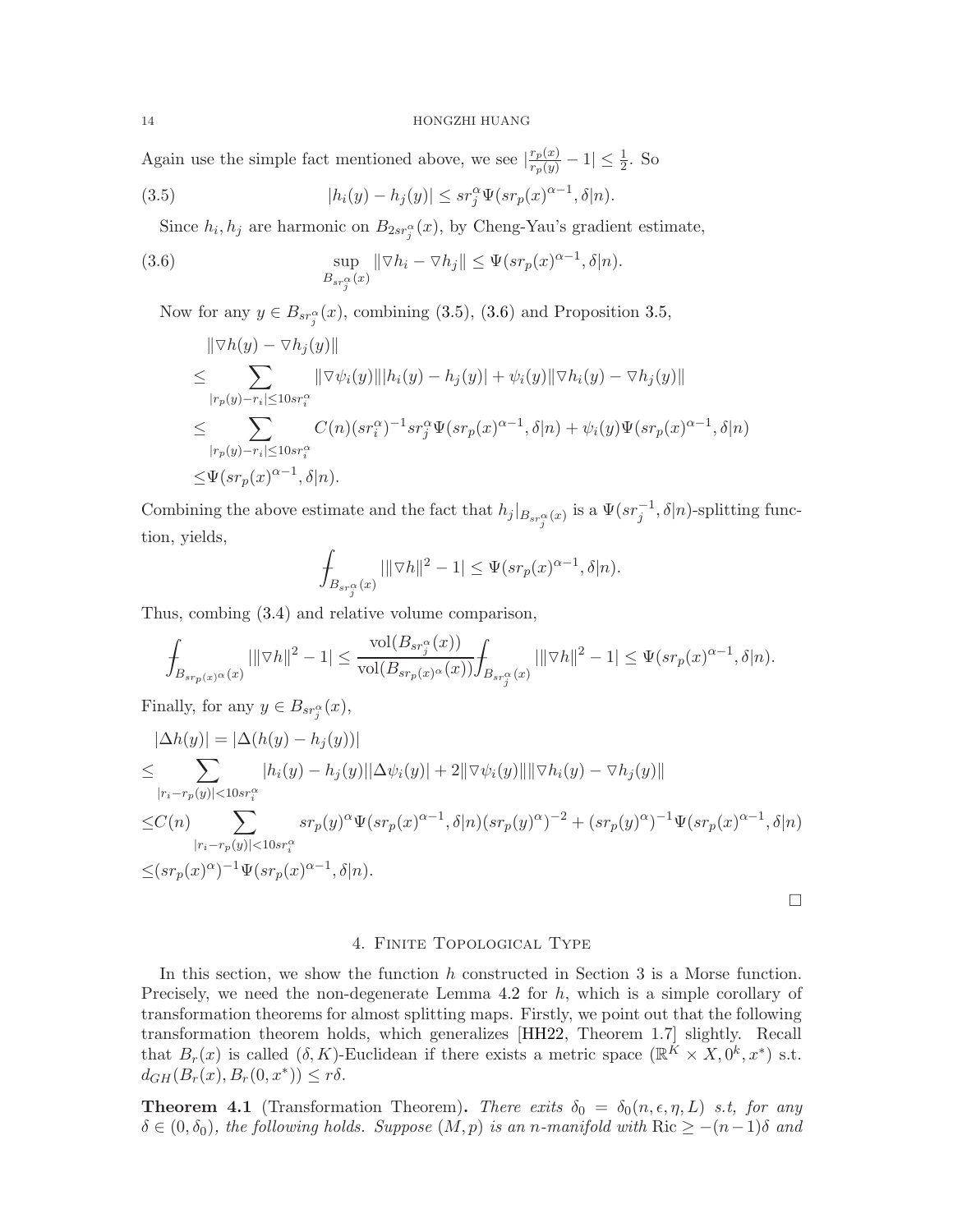<span id="page-14-1"></span> $\overline{B_8(p)}$  is compact, and there exits  $s \in (0,1)$  such that, for any  $r \in [s,8]$ ,  $B_r(p)$  is  $(\delta,K)$ -Euclidean but not  $(\eta, K+1)$ -Euclidean. Let  $u : B_8(p) \to \mathbb{R}^k$  be a  $C^2$ -map,  $1 \leq k \leq K \leq n$ , satisfying for any  $\alpha, \beta = 1, ..., k$ ,

- (1)  $\int_{B_8(p)} |\langle \nabla u^\alpha, \nabla u^\beta \rangle \delta^{\alpha \beta}| \le \delta,$
- (2)  $|\Delta u^{\alpha}|_{C^{0}(B_{8}(p))} \leq L.$

Then for each  $r \in [s, 1]$ , there exists a  $k \times k$  lower triangle matrix  $A_r = A_{r,p}$  with positive diagonal entries satisfying that,

(3)  $\int_{B_r(p)} |\langle \nabla (A_ru)^{\alpha}, \nabla (A_ru)^{\beta} \rangle - \delta^{\alpha\beta}| \leq \epsilon,$ 

(4) 
$$
f_{B_r(p)}\langle \nabla (A_ru)^{\alpha}, \nabla (A_ru)^{\beta}\rangle = \delta^{\alpha\beta}
$$
,

- (5)  $|A_r| + |A_r^{-1}| \leq (1+\epsilon)r^{-\epsilon}$ , here  $|\cdot|$  means maximal norm of a matrix.
- (6)  $|\Delta(A_r u)^\alpha|_{C^0(B_r(p))} \leq C(n,L)r^{-\epsilon}, \|\nabla(A_r u)^\alpha\|_{C^0(B_r(p))} \leq C(n,L).$

Since [\[CJN21\]](#page-21-6), there have been various generalized versions of transformation theorems for almost splitting functions, such as [\[BNS22,](#page-21-7) [WZ21,](#page-22-18) [HH22,](#page-22-6) [HP22\]](#page-22-19). A slight modification of the proof of [\[HH22,](#page-22-6) Theorem 1.7] gives the proof of Theorem [4.1.](#page-13-0) Note that the main difference between Theorem [4.1](#page-13-0) and [\[CJN21,](#page-21-6) Proposition 7.7] is that, Theorem [4.1](#page-13-0) does not assume the manifold is non-collapsed. In fact, the proof of  $[HH22,$  Theorem 1.7 is along the same lines as the one of [\[CJN21\]](#page-21-6), except that [\[CJN21,](#page-21-6) Lemma 7.8] is replaced by [\[HH22,](#page-22-6) Theorem 3.8] (see Theorem [5.3](#page-20-0) below). For readers' convenience, we give the sketched proof in appendix.

As an immediate corollary of the above theorem, we have the following non-degenerate lemma.

<span id="page-14-0"></span>**Lemma 4.2.** There exists  $\delta = \delta(n, L) > 0$ , such that the following holds. Let  $(M, p)$  be an n-manifold with  $B_1(p)$  compact and  $u : B_1(p) \to \mathbb{R}$  satisfies properties

- (1)  $f_{B_1(p)} |||\nabla u||^2 1| \le \delta$ ,  $(2)$   $|\Delta u|_{C^{0}(B_{1}(p))} \leq L.$
- 
- If M also satisfies
- (3) Ric  $\geq -(n-1)\delta$ , and vol $(B_1(\tilde{p})) \geq (1-\delta)w_n$ , where  $\pi : (B_1(\tilde{p}), \tilde{p}) \rightarrow (B_1(p), p)$  is the universal covering,

then du is non-degenerate at p.

*Proof.* Note that  $\tilde{u} := u \circ \pi : B_1(\tilde{p}) \to \mathbb{R}$  satisfies properties

(1')  $f_{B_1(\tilde{p})} \|\nabla \tilde{u}\|^2 - 1 \leq C(n)\delta,$  $(2') \|\Delta \tilde{u}\|_{C^0(B_1(\tilde{p}))} \leq L,$ 

where (1') is according to [\[KW11,](#page-22-20) Lemma 1.6]. Since the non-degeneracy of  $du(p)$  and  $d\tilde{u}(\tilde{p})$  coincide. Hence, w.l.g, we may assume  $vol(B_1(p)) \geq (1-\delta)w_n$ , and normalize  $u(p) = 0$ . By Cheeger-Colding ([\[CC96\]](#page-21-5)),  $d_{GH}(B_r(p), B_r(0^n)) \leq r\Psi(\delta|n)$  for any  $r \in [0, 1]$ . Now by Theorem [4.1,](#page-13-0) for any  $r \in (0, \frac{1}{8})$  $\frac{1}{8}$ , there exists a positive number,  $A_r = A_{r,p}$ , with  $A_r \leq r^{-\Psi(\delta|n)}$ , s.t.  $A_ru|_{B_r(p)}$  satisfies

$$
\int_{B_r(p)} |||\nabla (A_ru)||^2 - 1| \leq \Psi(\delta|n,L).
$$

Let  $r_h \leq 1$  be the  $C^1$ -harmonic radius at p, i.e.,  $r_h$  satisfies that, there exists a harmonic coordinate map,  $x = (x^1, ..., x^n) : (B_{r_h}(p), p) \to (\mathbb{R}^n, 0^n)$  satisfying that, for each i,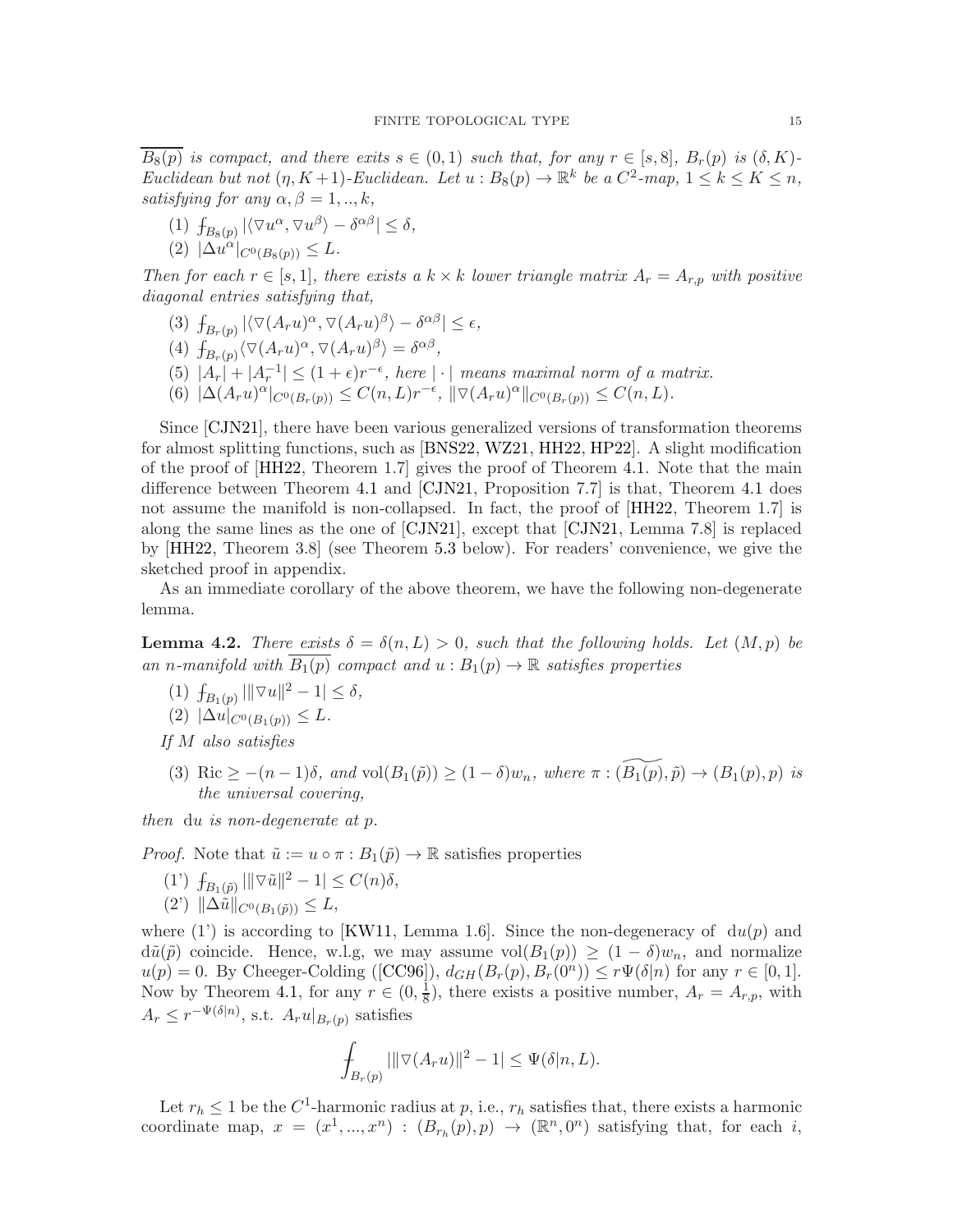<span id="page-15-5"></span> $\Delta x^i = 0$  and the metric components  $g_{ij} = g(\frac{\partial}{\partial x^i}, \frac{\partial}{\partial x^j})$  satisfies that

<span id="page-15-3"></span>(4.1) 
$$
||g_{ij} - \delta_{ij}||_{C^0(B_{r_h}(p))} + r_h||\frac{\partial g_{ij}}{\partial x^k}||_{C^0(B_{r_h}(p))} \leq 10^{-n}.
$$

Put  $(\bar{M}, \bar{p}, \bar{g}, \bar{x}^i) := (M, p, r_h^{-2}g, r_h^{-1}x^i)$ , and  $\bar{u} := \frac{1}{r_h}A_{r_h}u$ . Then according to Theorem [4.1,](#page-13-0) the restriction  $\bar{u}$  :  $(B_1(\bar{p}), \bar{p}) \rightarrow (\mathbb{R}, 0)$  satisfies,

<span id="page-15-1"></span>(4.2) 
$$
\int_{B_1(\bar{p})} |||\bar{\nabla}\bar{u}||^2 - 1| \leq \Psi(\delta|n, L).
$$

(4.3) 
$$
\|\bar{\Delta}\bar{u}\|_{C^0(B_1(\bar{p}))} \leq r_h^{1-\Psi(\delta|n)} L, \quad \|\bar{\nabla}\bar{u}\|_{C^0(B_1(\bar{p}))} \leq C(n,L).
$$

<span id="page-15-2"></span><span id="page-15-0"></span>Then by elliptic estimate, and [\(4.3\)](#page-15-0), we have,

(4.4) 
$$
\|\bar{u}\|_{C^{1,\frac{1}{2}}(B_{\frac{1}{2}}(\bar{p}))} \leq C(n) \left(\|\bar{\Delta}\bar{u}\|_{C^{0}(B_{1}(\bar{p}))} + \|\bar{u}\|_{C^{\frac{1}{2}}(B_{1}(\bar{p}))}\right) \leq C(n,L).
$$

Put  $A = {\overline{x} \in B_1(\overline{p})} || \|\overline{\nabla} \overline{u}(\overline{x}) \|^2 - 1| > \sqrt{\Psi(\delta | n, L)}\}$ . By  $(4.2)$ , vol $(A) \leq \sqrt{\Psi(\delta | n, L)}$ vol $B_1(\overline{p})$ . We may assume  $\bar{p} \in A$ , otherwise the proof is finished. For any  $B_{\eta}(\bar{p}) \subset A$ ,  $\eta \leq 1$ , by volume comparison, we have

$$
\sqrt{\Psi(\delta|n, L)} \ge \frac{\text{vol}B_{\eta}(\bar{p})}{\text{vol}B_1(\bar{p})} \ge c(n)\eta^n,
$$

which means  $\eta \leq c(n)^{-n} \Psi(\delta | n, L)^{\frac{1}{2n}} =: \Psi_1(\delta | n, L)$ . So there exists  $\bar{q} \in B_1(\bar{p}) \backslash A$  with  $d_{\bar{q}}(\bar{q}, \bar{p}) \leq \Psi_1(\delta|n)$ . Then by estimate [\(4.4\)](#page-15-2),

$$
|\frac{\partial \bar{u}}{\partial \bar{x}^i}(\bar{p}) - \frac{\partial \bar{u}}{\partial \bar{x}^i}(\bar{q})| \le C(n, L) d_{\bar{g}}(\bar{p}, \bar{q})^{\frac{1}{2}} \le C(n, L)\sqrt{\Psi_1(\delta|n, L)} =: \Psi_2(\delta|n, L).
$$

Combining the above estimate and [\(4.1\)](#page-15-3) yields,

$$
|\|\overline{\nabla}\overline{u}(\overline{p})\|^2 - 1| \le |\|\overline{\nabla}\overline{u}(\overline{q})\|^2 - 1| + C(n)\Psi_2(\delta|n, L) \le \sqrt{\Psi(\delta|n, L)} + C(n)\Psi_2(\delta|n, L),
$$

which implies  $du(p)$  is not degenerate provided  $\delta$  is small depending on  $n, L$ .

<span id="page-15-4"></span>Remark 4.3. If condition (3) in Lemma [4.2,](#page-14-0) is replaced by one of the following conditions,

- (4) Ric  $\geq -(n-1)\delta$ , and conjugate radius  $r_c \geq 1$ ,
- (5) Sectional curvature  $K \geq -\delta$ ,

then the same conclusion holds.

In fact, for condition (4): According to [\[AC92\]](#page-21-8), the  $C^{0,\alpha}$ -norm of pullback metric on tangent space  $(T_pM, 0_p)$  is uniformly bounded from above by  $C(n) > 0$ . Specially, there exists  $r(n) \in (0,1)$  s.t.  $d_{GH}(B_{r(n)}(0_p), B_{r(n)}(0^n)) \leq \Psi(\delta|n)r(n)$ . Then the remaining proof is the same as the case  $(3)$ . For condition  $(5)$ , [\[HH22,](#page-22-6) Theorem 1.1] asserts that for manifolds with  $K \geq -\delta$ , then a harmonic  $\delta$ -splitting function  $u : B_1(p) \to \mathbb{R}$  is nondegenerate at  $p$ . Indeed the condition that  $u$  is harmonic is not essential by Theorem [4.1](#page-13-0) above. That is, if  $K \geq -\delta$ , and  $u : B_1(p) \to \mathbb{R}$  satisfies  $(1),(2)$  in Lemma [4.2,](#page-14-0) for  $\delta \leq \delta(n,L)$ , then du is non-degenerate at p.

Now we are ready to prove Theorem [1.5](#page-2-2) and Corollary [1.8.](#page-3-0)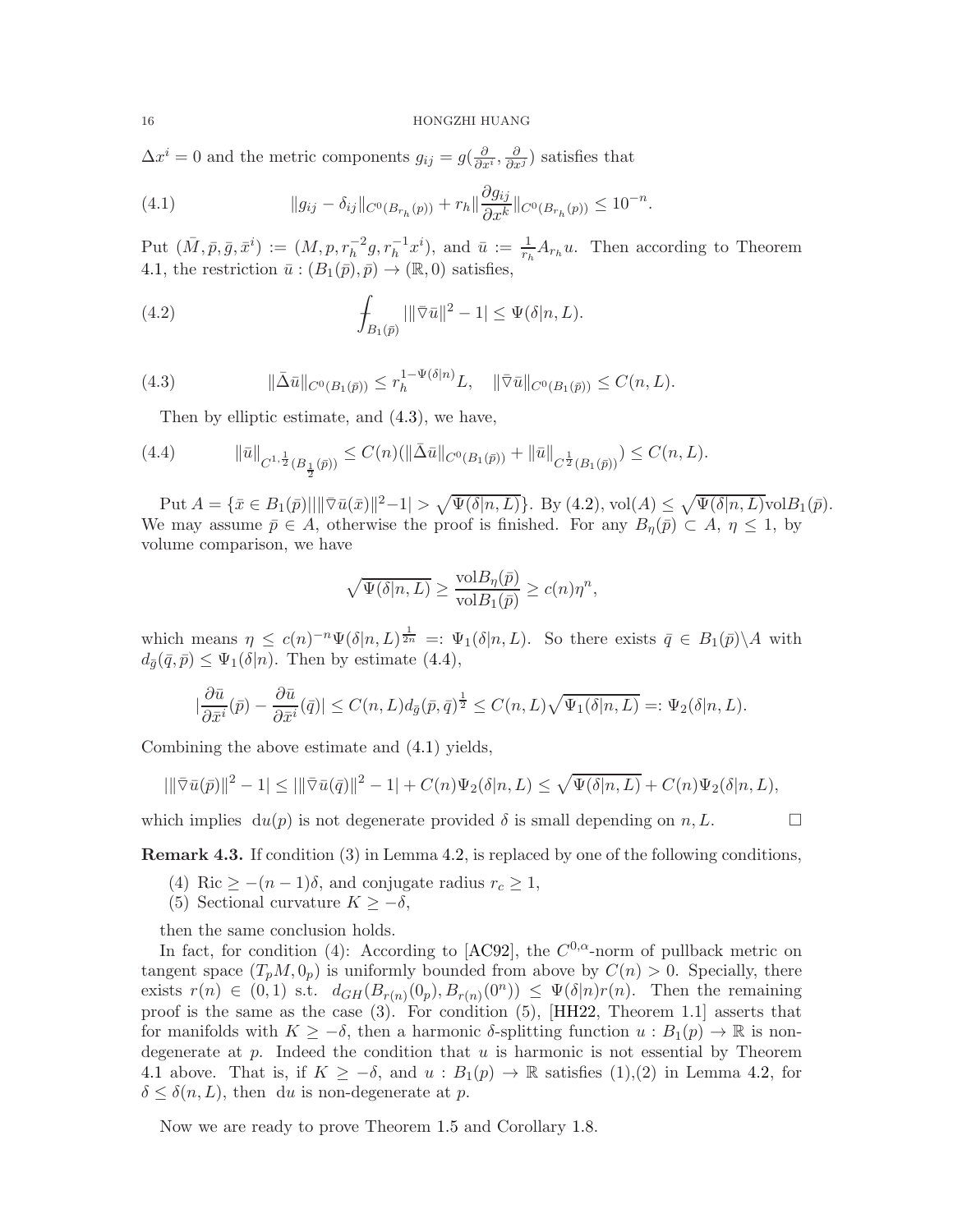## <span id="page-16-1"></span>4.1. Proof of Theorem [1.5.](#page-2-2)

By Theorem [3.1,](#page-10-0) there exists  $R > 0$ , and a smooth function  $h : M \backslash B_R(p) \to \mathbb{R}$  satisfying that for any  $x \in M \backslash B_R(p)$ ,

- $(1) \frac{|h(x)-r_p(x)|}{sr_p(x)^{\alpha}} \leq \Psi(sR^{\alpha-1},\delta|n),$
- (2) Restriction  $h: B_{sr_p(x)}(x) \to \mathbb{R}$  is a  $\Psi(sR^{\alpha-1}, \delta|n)$ -splitting function.
- (3)  $sr_p(x)^{\alpha}|\Delta h(x)| \leq \Psi(sR^{\alpha-1},\delta|n).$

For each  $x \in M \backslash B_R(p)$ , by properties (2), (3) of h and [\(1.2\)](#page-2-1), applying Lemma [4.2](#page-14-0) to

$$
u:=\frac{1}{sr_p(x)^\alpha}h|_{B_1(x,(sr_p(x)^\alpha)^{-1}d)}:B_1(x,(sr_p(x)^\alpha)^{-1}d)\rightarrow\mathbb{R},
$$

shows h is non-degenerate at x, provided  $sR^{\alpha-1}$ ,  $\delta$  sufficiently small depending only on n. Combining property (1) of h, there exists a large  $C > 0$ , s.t.,  $h|_{h^{-1}(C,\infty)} : h^{-1}(C,\infty) \to$  $(C, \infty)$  is non-degenerate everywhere and proper. This implies  $h|_{h^{-1}(C,\infty)} : h^{-1}(C,\infty) \to$  $(C, \infty)$  is a trivial fiber bundle with compact fiber. Hence M is diffeomorphic to the bounded domain  $M \backslash h^{-1}[2C, \infty)$ .

<span id="page-16-0"></span>**Remark 4.4.** Since the construction of h in Theorem [3.1](#page-10-0) only involves the growth conditions of excess function. Hence due to Lemma [4.2](#page-14-0) and Remark [4.3,](#page-15-4) our approach to Theorem [1.5](#page-2-2) also applies in the case of replacing local almost maximal rewinding volume by correspondent assumptions on sectional curvature or conjugate radius bounded.

# 4.2. Proof of Corollary [1.8.](#page-3-0)

(1) By definition of Euclidean volume growth, there exists  $\nu > 0$  s.t.  $\lim_{r \to \infty} \frac{\text{vol}(B_r(p))}{r^n}$ *ν*. Hence by volume comparison,  $\frac{\text{vol}(B_r(p))}{r^n} - \nu \to 0+$  as  $r \to \infty$ . Now applying Proposition [1.7\(](#page-2-5)3) for  $\alpha = 1$ , we see that, for any  $\delta > 0$ , for  $x \in M$  outside a compact set,  $\frac{e_p(x)}{r_p(x)} \leq \delta$ . We claim that for any  $\epsilon > 0$ , there exists an  $s = s(\epsilon, M) \in (0, 1)$  s.t. for any  $x \in M$ outside a compact subset,

$$
\text{vol}(B_{sr_p(x)}(x)) \ge (1 - \epsilon)w_n \left(sr_p(x)\right)^n.
$$

Then required conclusion follows by Theorem [1.5](#page-2-2) for  $\alpha = 1$ .

Argue by a contradiction; suppose there exists  $\epsilon_0 > 0$ ,  $s_i \to 0$ ,  $x_i \in M$  with  $r_p(x_i) \to \infty$ , s.t.  $vol(B_{s_i r_p(x_i)}(x_i)) < (1 - \epsilon_0)w_n (s_i r_p(x_i))^n$ . Put  $r_i = r_p(x_i)$  and  $(M_i, d_i) = (M, r_i^{-1}d)$ . Passing to a subsequence, we may assume  $(M_i, p, x_i) \stackrel{GH}{\longrightarrow} (X, p_{\infty}, x_{\infty})$ . Since M has Eu-clidean volume growth, by Theorem [2.3,](#page-4-3)  $X$  is a metric cone  $C(Y)$  with cross section Y of  $diam(Y) \leq \pi$ . By conditions, Y is a smooth manifold. Specially, there exists  $s_0 > 0$ , s.t.,  $vol(B_{s_0}(x_{\infty})) \geq (1 - \frac{1}{2})$  $\frac{1}{2}\epsilon_0\ w_n s_0^n$ . Using Colding's volume convergence theorem ([\[Col97\]](#page-22-21)), for large *i*,  $vol(B_{s_0}(x_i, M_i)) \geq (1 - \frac{2}{3})$  $\frac{2}{3}\epsilon_0\}_{w_ns_0^n}$ . For large *i*, s.t.  $s_i < s_0$ , by volume comparison,  $vol(B_{s_i}(x_i, M_i)) \geq (1 - \frac{2}{3})$  $\frac{2}{3}\epsilon_0\}_{w_ns_i^n}$ . That is,  $vol(B_{s_ir_i}(x_i)) \geq (1-\frac{2}{3})$  $\frac{2}{3}\epsilon_0\,w_n(s_ir_i)^n$  which contradicts to the contradicting assumption.

(2) Applying Theorem [1.5](#page-2-2) for  $\alpha = 0$ , and  $s = \rho$  and combining Proposition [1.7\(](#page-2-5)1) or (2) gives the proof.

(3) We claim that for any  $\epsilon > 0$ , there exists an  $s = s(\epsilon, M) \in (0, 1)$  s.t. for any  $x \in M$ outside a compact subset,

$$
vol(B_s(x)) \ge (1 - \epsilon)w_n s^n.
$$

Then Proposition [1.7](#page-2-5) (1) or (3) gives the excess growth condition [\(1.1\)](#page-2-4) for  $\alpha = 0$  and s which gives the proof by applying Theorem [1.5.](#page-2-2)

In below we prove the claim.

The volume case:  $\frac{\text{vol}B_r(p)}{r^4} = \nu + o(r^{-\frac{9}{4}})$ , for some  $\nu > 0$ .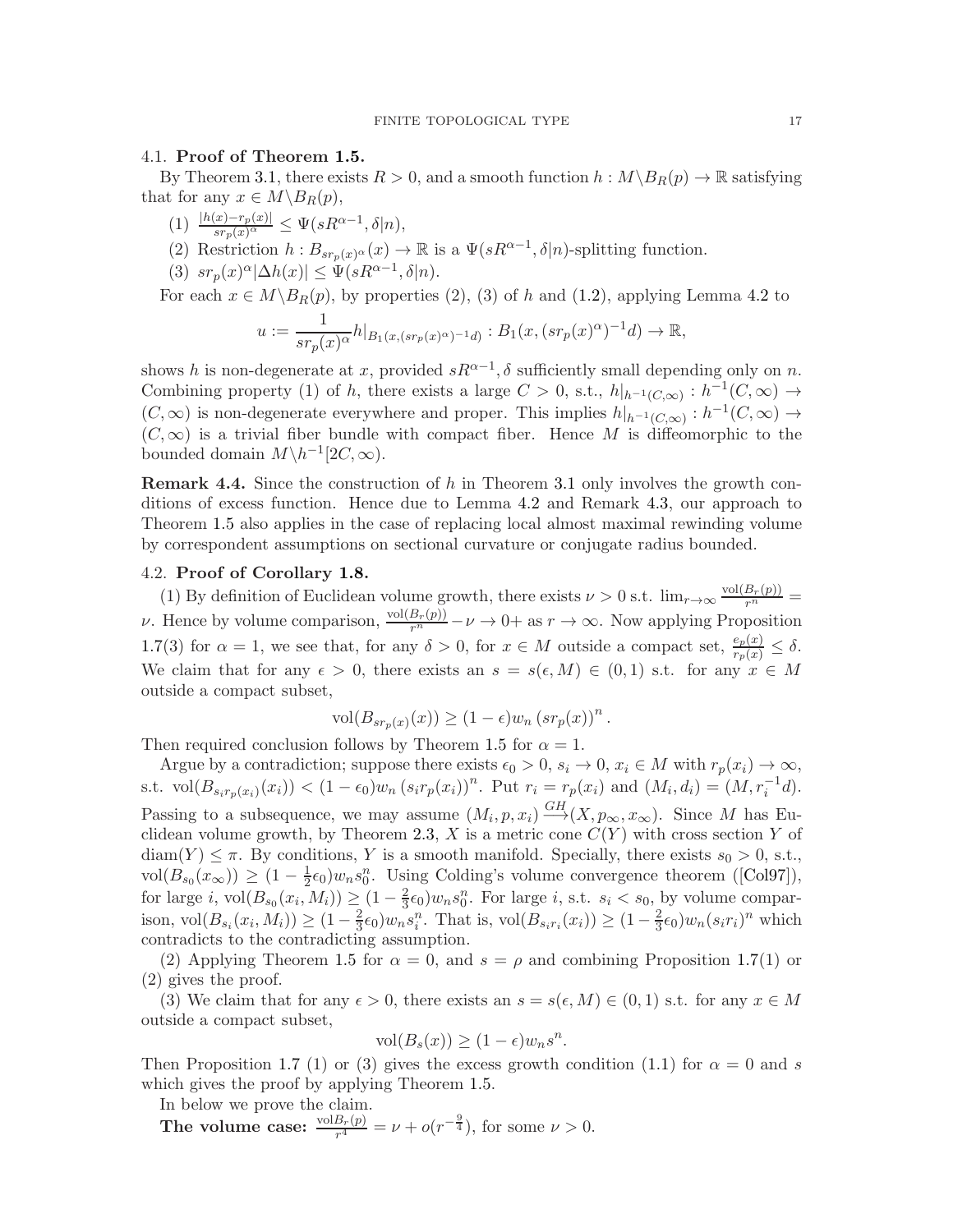<span id="page-17-0"></span>By the volume growth conditions and relative volume comparison, obvious for any  $x \in M$ , vol $(B_1(x)) \ge \nu > 0$ . We argue by a contradiction; if there exists  $\epsilon_0 \in (0,1)$ ,  $s_i \to 0, x_i \in M$  with  $r_p(x_i) \to \infty$  s.t.  $vol(B_{s_i}(x_i)) < (1 - \epsilon_0)w_4s_i^n$ . Passing to a subsequence, we may assume  $(M, x_i) \stackrel{GH}{\longrightarrow} (X, x_\infty)$ , where the convergence is non-collapsed. Note that by Proposition [1.7](#page-2-5) (3),  $e_p(x_i) \leq \delta_i \to 0$ , hence by quantitative splitting theorem [2.10,](#page-8-0) X splits a line, i.e.,  $X = \mathbb{R} \times Y$ , where Y is a length space of Hausdorff dimension 3. According to Cheeger-Naber's codimension 4 theorem ([\[CN15\]](#page-22-17)), the subset of singular points of X has at most dimension 0. This shows Y contains no singular points, so does X. Specially, there exists  $s_0 > 0$ , s.t.  $vol(B_{s_0}(x_{\infty})) \geq (1 - \frac{1}{2}\epsilon_0)w_4 s_0^4$ . Using Colding's volume convergence theorem ([\[Col97\]](#page-22-21)), for large i,  $vol(B_{s_0}(x_i)) \geq (1 - \frac{2}{3})$  $\frac{2}{3}\epsilon_0$ ) $w_4s_0^4$ . For large *i*, s.t.  $s_i < s_0$ , by volume comparison,  $vol(B_{s_i}(x_i)) \geq (1 - \frac{2}{3})$  $\frac{2}{3}\epsilon_0$ ) $w_4s_i^4$  which yields a contradiction.

The diameter case:  $\sup_{r>0} \mathcal{D}_p(r) < \infty$ .

By Lemma [2.7,](#page-5-1) we have M is isometric to  $\mathbb{R} \times N$  with N compact, or sup diam $(\partial B_r(p))$  < ∞. It suffices to prove in the latter case.

Up to a scaling, we may assume diam $(\partial B_r(p)) \leq \frac{1}{8}$  $\frac{1}{8}$  and  $0 \leq \text{Ric}_M \leq C < \infty$ .

Claim (A): there exists  $v > 0$ , s.t. for any  $x \in M$ ,  $vol(B_1(x)) \ge v > 0$ . Let  $\gamma$ be a ray with unit speed from p and  $b_{\gamma}(x) = \lim_{t \to \infty} \{t - d(x, \gamma(t))\}$  be the Busemann function associate to  $\gamma$ . By excess estimate,  $0 \leq r_p(x) - b_\gamma(x) \leq \frac{1}{\sqrt{x}}$  $\frac{1}{r_p(x)^{\frac{1}{3}}}$  for all x outside

a compact subset. Combining the fact diam $(\partial B_r(p)) \leq \frac{1}{8}$  $\frac{1}{8}$ , for some large  $t_0 > 0$ , we have  $b_{\gamma}^{-1}(t-0.5, t+0.5) \subset B_1(\gamma(t))$  for all  $t \geq t_0$ . Applying [\[Sor98,](#page-22-22) Lemma 20], one concludes  $vol(B_1(\gamma(t))) \geq vol(b_\gamma^{-1}(t-0.5,t+0.5)) \geq vol(b_\gamma^{-1}(t_0-0.5,t_0+0.5))$ . Put  $v := \min\{\text{vol}(b_\gamma^{-1}(t_0 - 0.5, t_0 + 0.5)), \inf_{b_\gamma(x)\leq t_0} \text{vol}(B_1(x))\}.$  For any  $x \in M$ ,  $B_2(x) \supset$  $B_1(\gamma(r_p(x)))$ . Now by volume comparison,

$$
vol(B_1(x)) \ge \frac{1}{16} vol(B_2(x)) \ge \frac{1}{16} vol(B_1(\gamma(r_p(x)))) \ge \frac{v}{16}.
$$

Hence the Claim (A) follows. The remain is similar as the volume case.

Now the proof of Corollary [1.8](#page-3-0) is complete.

Remark 4.5. There is another proof of Corollary [1.8](#page-3-0) (1) which verifies the non-degeneracy of function

$$
b(\cdot) := \left(\frac{\nu}{\omega_n}G(p,\cdot)\right)^{\frac{1}{2-n}},
$$

introduced by Colding-Minicozzi in [\[CM97\]](#page-21-9), instead of h, where  $G(x, y)$  is the minimal positive Green's function on M. In fact, by [\[CM97\]](#page-21-9), under the Euclidean volume growth condition, we have

$$
(4.5) \t |\nabla b| \le 1,
$$

and for each  $\delta > 0$ , there exists  $R_0 > 0$  s.t., for all  $R \ge R_0$ ,

(4.6) 
$$
\sup_{x \in B_R(p)} R^{-1}|b(x) - r_p(x)| + \int_{b \le R} |||\nabla b||^2 - 1|^2 + \int_{b \le R} |\text{Hess}(b^2) - 2g|^2 < \delta.
$$

Then applying Lemma [4.2](#page-14-0) to b gives the proof.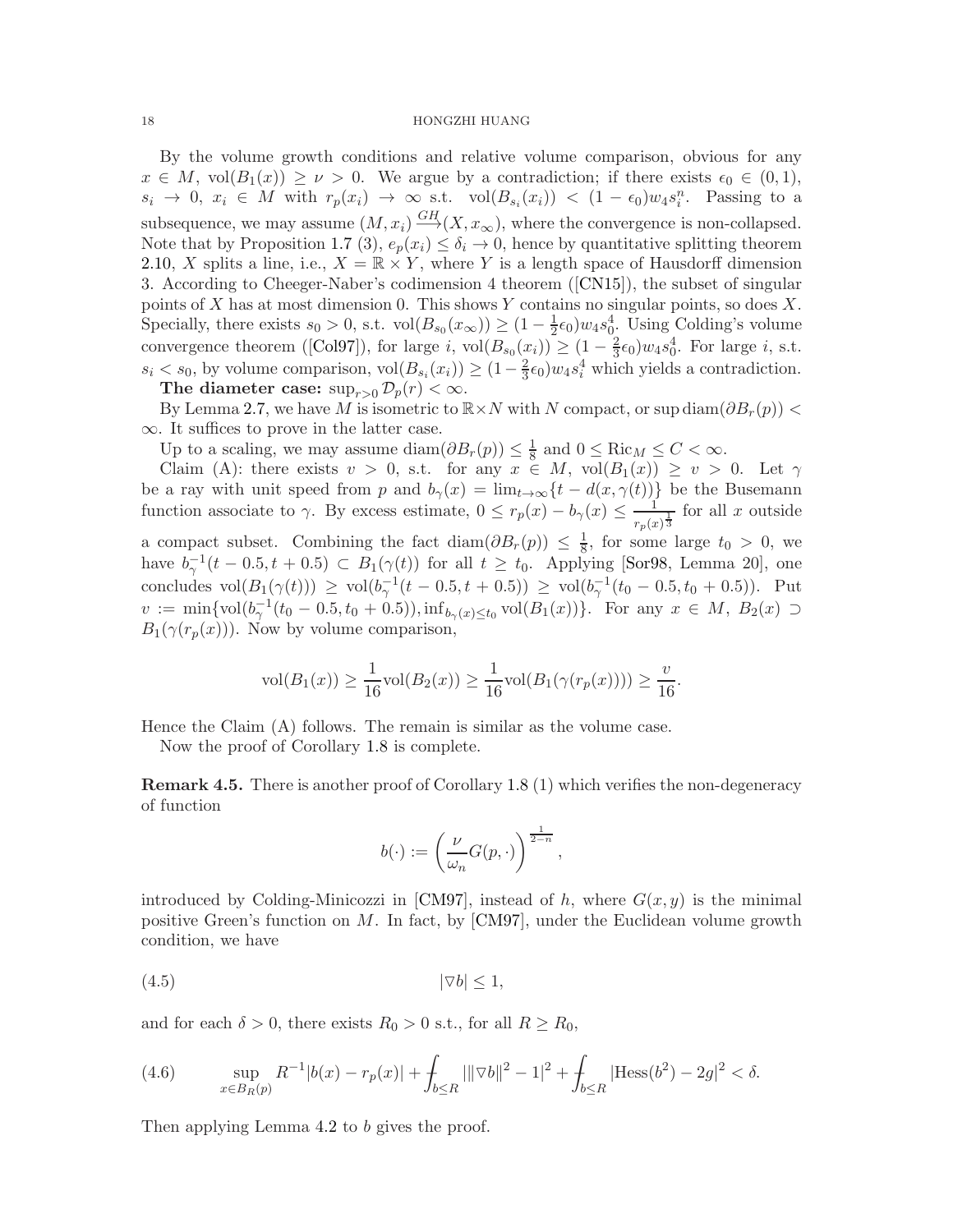#### 5. appendix

<span id="page-18-1"></span>5.1. **Proof of Lemma [2.6.](#page-5-2)** Let  ${B_1(y_1),...B_1(y_N)}$  be a maximal set of disjoint balls with  $y_1, ..., y_N \in \Sigma_r$ . Then  $\Sigma_r \subset \cup_{i=1}^N B_2(y_i) \subset A_{r-2,r+2}(p)$ . Hence,

$$
N \le \frac{\text{vol}(A_{r-2,r+2}(p))}{v_p(r)}.
$$

Since  $\Sigma_r$  is connected, for any  $x_1, x_2 \in \Sigma_r$ , let  $\gamma : [0, 1] \to \Sigma_r$  be a curve connecting  $x_1, x_2$ . Now we find a path from  $x_1$  to  $x_2$  as follows. Putting  $t_0 = 0$ , choose an arbitrary  $B_2(y_{i_0})$  s.t.  $x_1 = \gamma(t_0) \in B_2(y_{i_0})$ , and put  $t_1 = \sup\{t \in [0,1] | \gamma(t) \in B_2(y_{i_0})\}$ . Assuming  $t_k \in [0,1)$  is defined, choose an arbitrary  $B_2(y_{i_k})$  s.t.  $\gamma(t_k) \in B_2(y_{i_k})$ , and put  $t_{k+1} =$  $\sup\{t \in [0,1] | \gamma(t) \in B_2(y_{i_k})\}.$  Note that  $t_k < t_{k+1}$ . Repeat this procedure provided  $t_k < 1$ . Hence we obtain  $0 = t_0 < t_1 < ... < t_K = 1$  and distinct  $B_2(y_{i_0}), ..., B_2(y_{i_{K-1}})$  s.t.  $\gamma(t_k), \gamma(t_{k+1}) \in B_2(y_{i_k}), k = 0, ..., K - 1.$  Now we have

$$
d(x_1, x_2) \le \sum_{k=0}^{K-1} d(\gamma(t_k), \gamma(t_{k+1})) \le 4K \le 4N \le 4\frac{\text{vol}(A_{r-2, r+2}(p))}{v_p(r)}.
$$

5.2. **Proof of Lemma [2.4.](#page-4-1)** Let  $x \in \partial B_r(p) \backslash R_p$  and  $h > 0$  s.t.  $B_h(x) \cap R_p = \emptyset$ . Note that  $h \leq r$  and  $B_h(x) \cup R_p(r-h, r+h) \subset A_{r-h,r+h}(p)$ , where  $R_p(r-h, r+h) = \{y \in$  $R_p|r-h < r_p(y) < r+h$ . Then

$$
\text{vol}(B_h(x)) + \text{vol}(R_p(r-h, r+h)) \leq \text{vol}(A_{r-h,r+h}(p)).
$$

By relative volume comparison,

$$
\operatorname{vol}(B_h(x)) \ge \nu h^n,
$$
  

$$
\frac{\operatorname{vol}(R_p(r-h, r+h))}{(r+h)^n - (r-h)^n} \ge \frac{\operatorname{vol}(R_p(r, R))}{R^n - r^n} \to \nu, \text{ as } R \to \infty,
$$
  

$$
\frac{\operatorname{vol}(A_{r-h,r+h}(p))}{(r+h)^n - (r-h)^n} \le \frac{\operatorname{vol}(B_r(p))}{r^n},
$$

where the convergence of the second line is by the fact  $\frac{\text{vol}(B_R(p) \cap R_p)}{R^n} \to \nu$  (see [\[OSY99,](#page-22-16) Lemma 4 ]). Hence,

$$
h^{n} \leq \nu^{-1} \left( \frac{\text{vol}(B_{r}(p))}{r^{n}} - \nu \right) \left( (r+h)^{n} - (r-h)^{n} \right).
$$

Using the fact that  $(r+h)^n - (r-h)^n \leq 2nh(r+h)^{n-1}$  gives the desired inequality.

5.3. Sketched Proof of Theorem [4.1.](#page-13-0) It just need to prove for  $\epsilon \leq \epsilon(n, \eta, L)$ , which will be specified later.

Firstly, according to [\[HP22,](#page-22-19) Corollary 3.3],  $\|\nabla u^{\alpha}\|_{C^0(B_2(p))} \leq C(n,L)$ .

Let  $S_\delta(\epsilon)$  be the set of those  $r \in [s, 1]$  s.t. there exits a  $k \times k$  lower triangle matrix  $A_r$ satisfying  $(3)$  and  $(4)$ .

<span id="page-18-0"></span>**Sublemma 5.1.** For any  $s' \in (0,1)$ , if  $\delta \leq C(n,s',L)^{-1} \epsilon$  for some  $C(n,s',L) \geq 1$ , then  $[s', 1] \subset S_{\delta}(\epsilon).$ 

*Proof.* For  $r \in [s', 1]$ , putting  $B_r^{\alpha\beta} := f_{B_r(p)} \langle \nabla u^\alpha, \nabla u^\beta \rangle$ , by volume comparison,

$$
|B_r^{\alpha\beta}-\delta^{\alpha\beta}|\leq \int_{B_r(p)}|\langle \nabla u^\alpha,\nabla u^\beta\rangle-\delta^{\alpha\beta}|\leq \frac{\operatorname{vol}(B_4(p))}{\operatorname{vol}(B_r(p))}\int_{B_4(p)}|\langle \nabla u^\alpha,\nabla u^\beta\rangle-\delta^{\alpha\beta}|\leq C(n)s'^{-n}\delta^{\alpha\beta}.
$$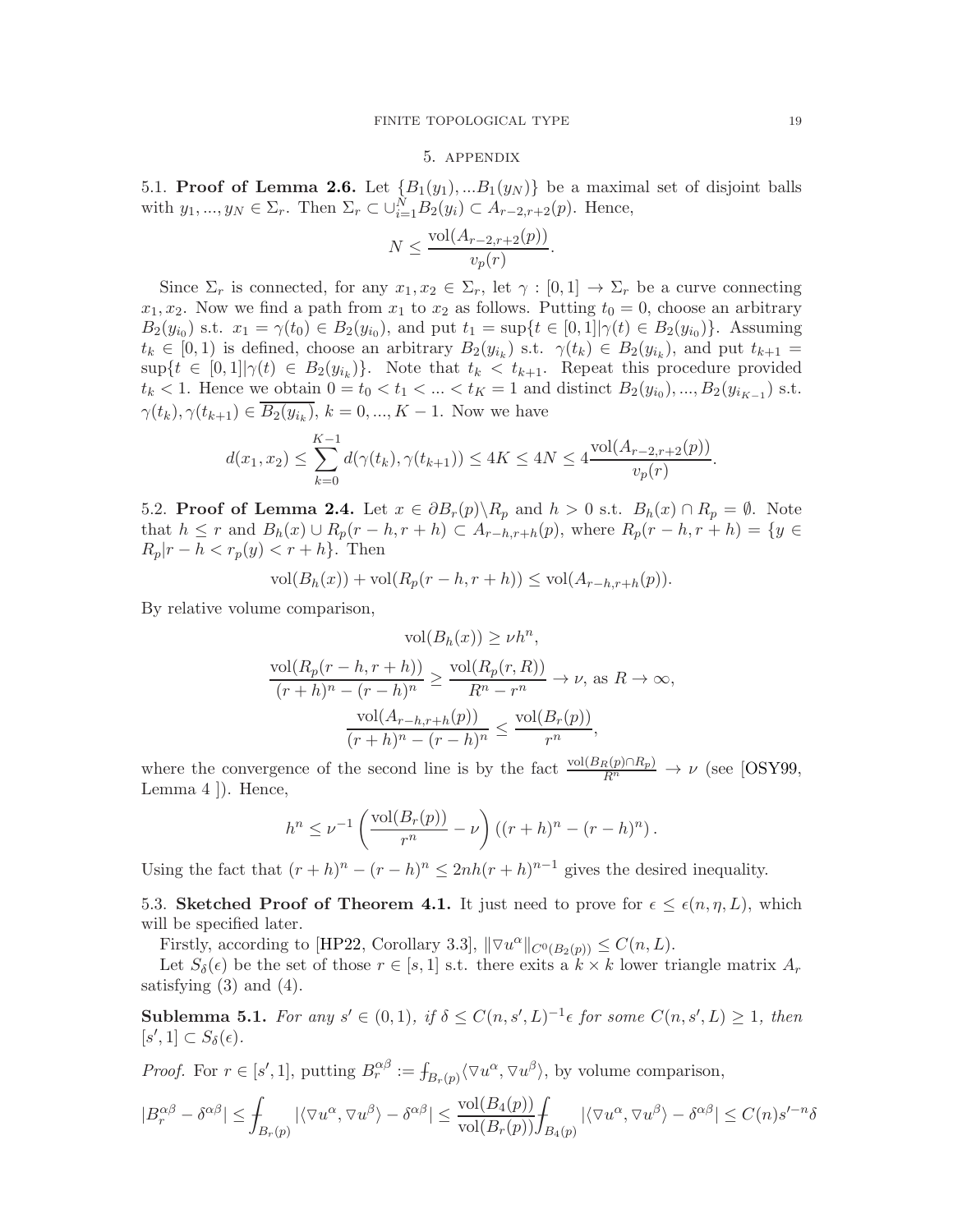<span id="page-19-3"></span>which implies  $B_r^{\alpha\beta}$  is positive defined provided  $\delta$  is small depending on n, s'. By Cholesky decomposition, there exists a unique  $k \times k$  lower triangle matrix  $A_r$  with positive diagonal entries s.t.  $A_r B_r A_r^T = I_k$ . It's not hard to see  $|A_r - I_k| \leq C(n, s')\delta$ . Hence  $A_r$  satisfies Theorem [4.1](#page-13-0) (3) and (4).

According to the above sublemma, for  $\delta \leq C(n, L, 0.1)^{-1} \epsilon$ ,  $[\frac{1}{10}, 1] \subset S_{\delta}(\epsilon)$ . Specially,  $S_{\delta}(\epsilon) \neq \emptyset$ . Let  $\bar{s} = \inf S_{\delta}(\epsilon)$ .

<span id="page-19-2"></span>Sublemma 5.2. For  $\bar{s} \leq t \leq r \leq 1$ ,  $\alpha = 1, ..., k$ ,

$$
|A_t A_r^{-1}| + |A_r A_t^{-1}| \le (1 + C(n)\epsilon) \left(\frac{r}{t}\right)^{C(n)\epsilon},
$$
  

$$
|A_t| + |A_t^{-1}| \le (1 + C(n)\epsilon) t^{-C(n)\epsilon},
$$
  

$$
|\Delta(A_r u)^\alpha|_{C^0(B_r(p))} \le C(n, L) r^{-C(n)\epsilon}, \quad ||\nabla(A_r u)^\alpha||_{C^0(B_r(p))} \le C(n, L).
$$

*Proof.* For  $\bar{s} \le t \le r \le 1$ , by volume comparison,

$$
\int_{B_t(p)} |\langle \nabla (A_ru)^\alpha, \nabla (A_ru)^\beta\rangle - \delta^{\alpha\beta}| \leq \frac{\text{vol}(B_r(p))}{\text{vol}(B_t(p))} \int_{B_r(p)} |\langle \nabla (A_ru)^\alpha, \nabla (A_ru)^\beta\rangle - \delta^{\alpha\beta}| \leq C(n)\epsilon \left(\frac{r}{t}\right)^n
$$

.

Now assuming  $t \leq r \leq 2t$ , for  $\epsilon$  is small depending on n, by Cholesky decomposition, there exists a unique lower diagonal matrix with positive diagonal entries  $\bar{A}$  with  $|\bar{A} - I_k| \leq$  $C(n)\epsilon$ , s.t.

$$
\bar{A}^{\alpha\gamma_1} \int_{B_t(p)} \langle \nabla (A_r u)^{\gamma_1}, \nabla (A_r u)^{\gamma_2} \rangle (\bar{A}^T)^{\gamma_2\beta} = \delta^{\alpha\beta}.
$$

By definition, we also have,

<span id="page-19-0"></span>
$$
A_t^{\alpha\gamma_1} \! \int_{B_t(p)} \langle \nabla u^{\gamma_1}, \nabla u^{\gamma_2} \rangle A_t^{\gamma_2 \beta} = \delta^{\alpha\beta}.
$$

So by uniqueness of Cholesky decomposition,  $A_t = \overline{A}A_r$ . Thus,

(5.1) 
$$
|A_t A_r^{-1} - I_k| \le C(n)\epsilon
$$

Now for any  $\bar{s} \le t \le r \le 1$ ,  $m = 0, 1, 2, ..., \bar{m}$ , s.t.  $2^{\bar{m}}t \le r < 2^{\bar{m}+1}t$ , combining [\(5.1\)](#page-19-0) and the elemental fact that for  $k \times k$  matrices,  $|AB-I_k| \leq |A-I_k| + |B-I_k| + k|A-I_k||B-I_k|$ , yields

$$
|A_t A_{2m}^{-1} - I_k| \le (1 + kC(n)\epsilon)^m - 1.
$$

Thus,

<span id="page-19-1"></span>
$$
|A_t A_r^{-1}| = |A_t A_{2m_t}^{-1} (A_{2m_t} A_r^{-1} - I_k) + A_t A_{2m_t}^{-1}| \leq (1 + C(n)\epsilon) \left(\frac{r}{t}\right)^{C(n)\epsilon}.
$$

The proofs of  $|A_r A_t^{-1}|$  and  $|A_t^{-1}|$  are similar.

Now using the estimate of  $A_r$ ,

(5.2) 
$$
|\Delta(A_r u)^\alpha|_{C^0(B_r(p))} \le k|A_r|L \le (1+C(n)\epsilon)kLr^{-C(n)\epsilon},
$$

which is the third inequality.

Put 
$$
(\bar{M}, \bar{p}, \bar{g}) = (M, p, \frac{1}{r^2}g)
$$
. By (5.2), for  $\bar{s} \le r \le \frac{1}{4}$ ,  

$$
|\bar{\Delta}(\frac{1}{r}A_{4r}u)^{\alpha}|_{C^0(B_4(\bar{p}))} = r|\Delta(A_{4r}u)^{\alpha}|_{C^0(B_{4r}(p))} \le C(n, L)r^{1-C(n)\epsilon}.
$$

Combining the above inequality and  $f_{B_4(\bar{p})} \|\nabla (\frac{1}{r} A_{4r} u)^{\alpha}\|^2 - 1 \leq \epsilon$  (definition of  $A_{4r}$ ), according to [\[HP22,](#page-22-19) Corollary 3.3] again, yields,

$$
\|\nabla (A_{4r}u)^{\alpha}\|_{C^0(B_r(p))} = \|\bar{\nabla} (\frac{1}{r}A_{4r}u)^{\alpha}\|_{C^0(B_1(\bar{p}))} \leq C(n,L).
$$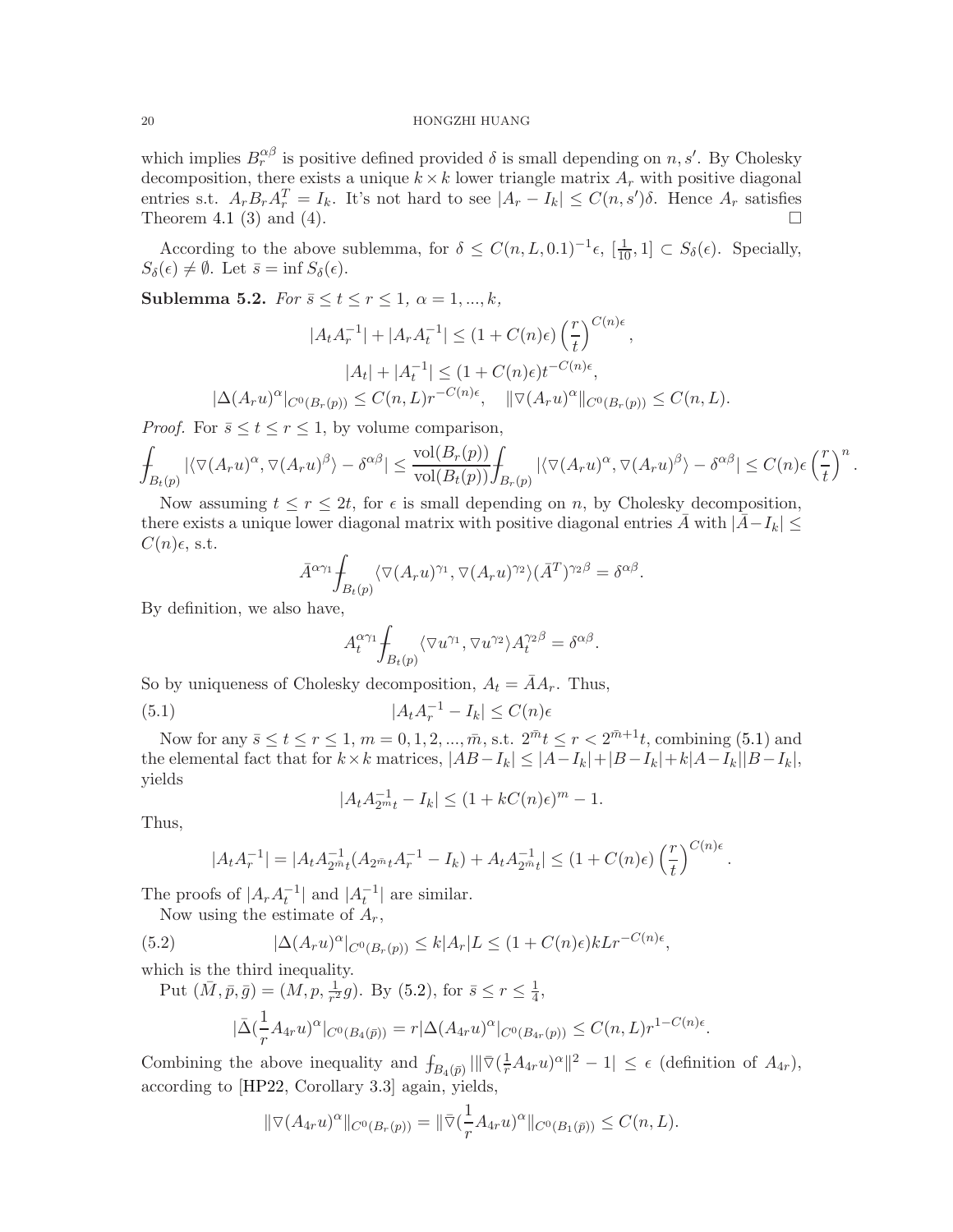<span id="page-20-1"></span>Hence

$$
\|\nabla (A_r u)^\alpha\|_{C^0(B_r(p))} = \|\nabla (A_r A_{4r}^{-1})^{\alpha\beta} (A_{4r} u)^\beta\|_{C^0(B_r(p))} \le C(n) \sum_\beta \|\nabla (A_{4r} u)^\beta\|_{C^0(B_r(p))}
$$
  

$$
\le C(n, L).
$$

The remain is to show  $\bar{s} = s$ .

Argue by contradiction; suppose there exists  $\epsilon, \eta, L > 0$ , and a sequence of manifolds  $(M_i, p_i), u_i : (B_1(p_i), p_i) \to (\mathbb{R}^k, 0^k)$ , satisfying  $\text{Ric}_{M_i} \ge -(n-1)\delta_i \to 0$ , and, for each i, there is some  $s_i \in (0,1)$  such that, for any  $r \in [s_i,1], B_r(p_i)$  is  $(\delta_i, K)$ -Euclidean but not  $(\eta_0, K+1)$ -Euclidean, and

(1')  $\int_{B_8(p_i)} |\langle \nabla u_i^{\alpha}, \nabla u_i^{\beta} \rangle|$  $\left|\frac{\beta}{i}\right\rangle - \delta^{\alpha\beta} \left| \leq \delta_i, \right.$  $(2^{\prime})$   $|\Delta u_i^{\alpha}|_{L^{\infty}(B_8(p_i))} \leq L,$ 

and  $\bar{s}_i := S_{\delta_i}(\epsilon) > s_i$ . By Sublemma [5.1,](#page-18-0)  $\bar{s}_i \to 0$ . Set  $(\bar{M}_i, \bar{p}_i) = (\bar{s}_i^{-1}M_i, p_i)$  and  $\bar{u}_i = s_i^{-1} A_{\bar{s}_i} u_i : (B_{\bar{s}_i^{-1}}(\bar{p}_i), \bar{p}_i) \to (\mathbb{R}^k, 0^k)$ . By definition of  $A_{\bar{s}_i}$ ,  $\bar{u}_i$  satisfies,

- $(3')\,\int_{B_1(\bar p_i)}|\langle\bar\triangledown \bar u_i^\alpha, \bar\triangledown \bar u_i^\beta$  $\left|\frac{\beta}{i}\right\rangle - \delta^{\alpha\beta} \right| \leq \epsilon,$
- $(4')$   $\int_{B_1(\bar{p}_i)} \langle \bar{\nabla} \bar{u}_i^{\alpha}, \bar{\nabla} \bar{u}_i^{\beta}$  $\binom{\beta}{i} = \delta^{\alpha\beta},$

and by Sublemma [5.2,](#page-19-2)

- $(5') |A_{\bar{s}_i}| \leq \bar{s}_i^{-C(n)\epsilon}$  $e^{\frac{-C}{i}(\mu)\epsilon}$ .
- $(6') \ |\bar{\Delta} \bar{u}_i^{\alpha}(\bar{x})|_{C^0(B_1(\bar{p}_i)))} \leq C(n,L)\bar{s}_i^{1-C(n)\epsilon}$  $\frac{1-C(n)\epsilon}{i}$ .
- $(7') \|\overline{\nabla} \bar{u}_i^{\alpha}\|_{C^0(B_1(\bar{p}_i))} \leq C(n,L).$

For  $x \in B_1(p_i) \backslash B_{\bar{s}_i}(p_i)$ , putting  $r = d_{M_i}(x, p_i)$ , and  $\bar{x} \in \bar{M}_i$  be the identity image of x, we have

$$
\begin{split} \|\bar{\nabla}\bar{u}_{i}^{\alpha}(\bar{x})\|_{\bar{g}_{i}} &= \|\nabla (A_{\bar{s}_{i}}u_{i})^{\alpha}(x)\|_{g_{i}} = \|\nabla (A_{\bar{s}_{i}}A_{r}^{-1})^{\alpha\beta}(A_{r}u_{i})^{\beta}(x)\|_{g_{i}} \\ &\leq \left(\frac{r}{\bar{s}_{i}}\right)^{C(n)\epsilon} \sum_{\beta} \|\nabla (A_{r}u_{i})^{\beta}(x)\|_{g_{i}} \leq C(n,L) \left(\frac{r}{\bar{s}_{i}}\right)^{C(n)\epsilon} = C(n,L) d_{\bar{M}_{i}}(\bar{x},\bar{p}_{i})^{C(n)\epsilon} .\end{split}
$$

Combining (7') and the above estimate, for any  $\bar{x} \in B_{\bar{s}_i^{-1}}(\bar{p}_i)$ ,

$$
\|\overline{\nabla}\overline{u}_i(\overline{x})\| \le C(n,L)d_{\overline{M}_i}(\overline{x},\overline{p}_i)^{C(n)\epsilon} + C(n,L),
$$

which implies

$$
|\bar{u}_i(\bar{x})| \le C(n, L) d_{\bar{M}_i}(\bar{x}, \bar{p}_i)^{1+C(n)\epsilon} + C(n, L).
$$

Passing to a subsequence, we may assume  $(\bar{M}_i, \bar{p}_i) \stackrel{GH}{\longrightarrow} (X, p_{\infty})$  and by (6') and (7'),  $\bar{u}_i \stackrel{W^{1,2}}{\longrightarrow} \bar{u}: X \to \mathbb{R}^k$ . By assumption of  $M_i$ , X is isometric to  $\mathbb{R}^K \times Y$ , and for any  $R \ge 1$ , X is not  $(\frac{1}{2}\eta, K + 1)$ -Euclidean. Further,  $\bar{u}$  is a harmonic function, satisfying for any  $\bar{x} \in X$ ,

$$
|\bar{u}(\bar{x})| \le C(n, L)d_X(\bar{x}, \bar{p})^{1+C(n)\epsilon} + C(n, L).
$$

According the following gap theorem,

<span id="page-20-0"></span>**Theorem 5.3** ([\[HH22\]](#page-22-6)). Given  $\eta > 0$  and  $N \ge k \ge 1$  with  $k \in \mathbb{Z}^+$ , there exists  $\epsilon =$  $\epsilon(N, \eta) > 0$  such that the following holds. Suppose  $(X, d, m)$  is an RCD(0, N) space which is k-splitting, and  $(B_r(p), d)$  is not  $(\eta, k+1)$ -Euclidean for any  $r \geq 1$ . If  $u : X \to \mathbb{R}$  is a harmonic function such that

$$
|u(x)| \leq C d(x, p)^{1+\epsilon} + C,
$$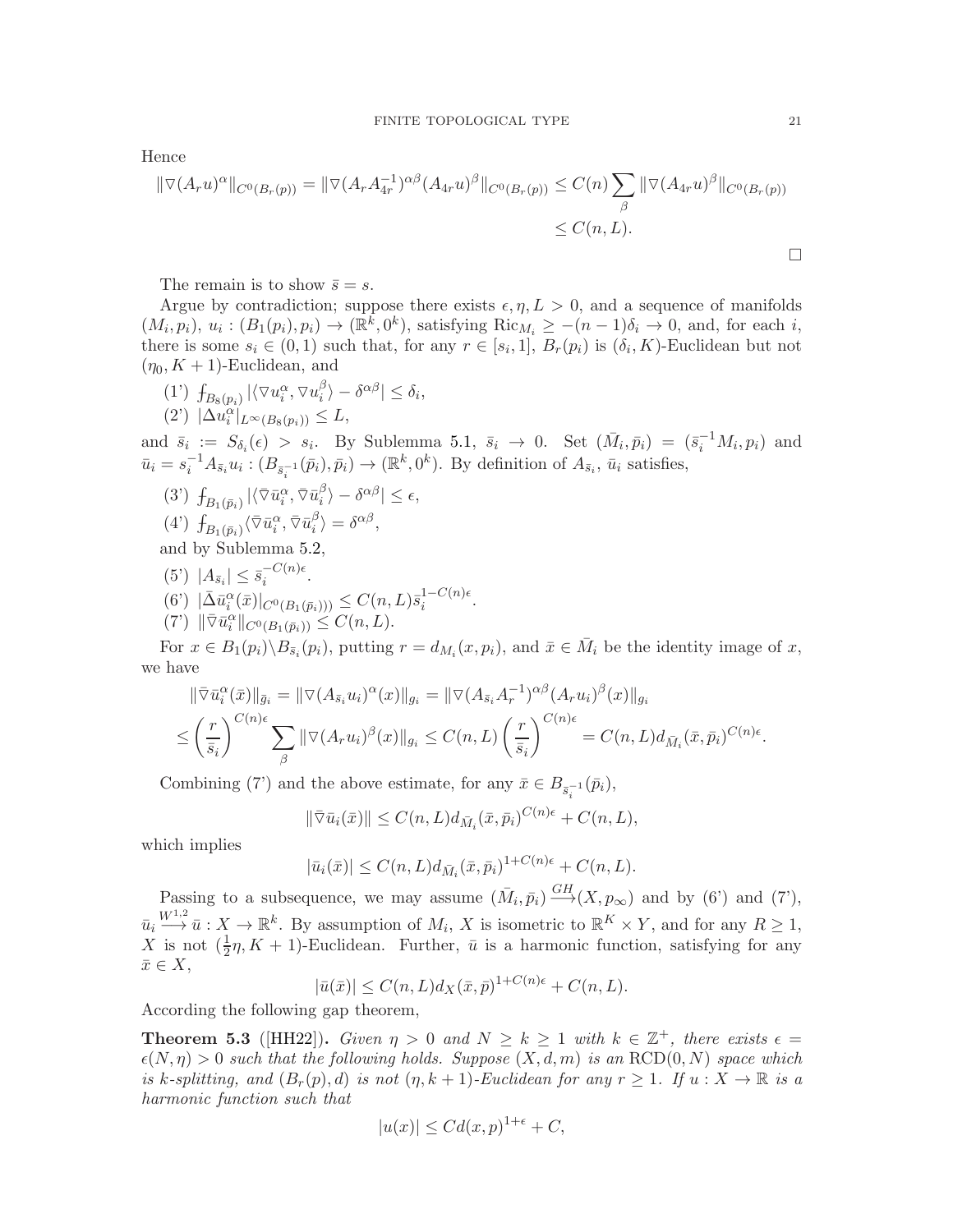for some  $C > 0$ , then u is a linear combination of the  $\mathbb{R}^k$ -coordinates in X.

If one assumes  $\epsilon \leq \epsilon(n, \eta)$  at beginning,  $\bar{u}$  is a linear function. And by  $W^{1,2}$ -convergence,

,

$$
\int_{B_1(p_\infty)} \langle \nabla \bar{u}^\alpha, \nabla \bar{u}^\beta \rangle = \delta^{\alpha \beta}
$$

which implies  $\bar{u}^1, ..., \bar{u}^k$  is an orthonormal basis of some  $\mathbb{R}^k$ -factor. Hence

$$
4\lim_{i\to\infty}\int_{B_1(\bar{p}_i)}|\langle\bar{\nabla}\bar{u}_i^{\alpha},\bar{\nabla}\bar{u}_i^{\beta}\rangle-\delta^{\alpha\beta}|=\int_{B_1(p_\infty)}|\|\nabla\bar{u}^{\alpha}+\nabla\bar{u}^{\beta}\|^2-\|\nabla\bar{u}^{\alpha}-\nabla\bar{u}^{\beta}\|^2-4\delta^{\alpha\beta}|=0.
$$

So for large  $i$ ,

$$
\int_{B_1(\bar{p}_i)} |\langle \bar{\nabla} \bar{u}_i^{\alpha}, \bar{\nabla} \bar{u}_i^{\beta} \rangle - \delta^{\alpha \beta}| \le \epsilon_i \to 0.
$$

Combining the above inequality and inequality (6'), according to Sublemma [5.1,](#page-18-0) we have for any  $r \in [\frac{1}{10}, 1]$ , there exists a  $k \times k$  lower triangle matrix  $\bar{A}_{i,r}$  satisfying properties (3) and (4) in Theorem [4.1](#page-13-0) respect to  $\bar{u}_i$ . So putting  $A_{r\bar{s}_i} := A_{i,r}A_{\bar{s}_i}$ , for each  $r \in [\frac{1}{10}, 1]$ ,

$$
\int_{B_{r\bar{s}_i}(p_i)} |\langle \nabla (A_{r\bar{s}_i} u_i)^\alpha, \nabla (A_{r\bar{s}_i} u_i)^\beta \rangle - \delta^{\alpha\beta}| \le \epsilon,
$$

and

$$
\int_{B_{r\bar{s}_i}(p_i)} \langle \nabla (A_{r\bar{s}_i}u_i)^{\alpha}, \nabla (A_{r\bar{s}_i}u_i)^{\beta} \rangle = \delta^{\alpha\beta},
$$

which means  $[\frac{1}{10}\overline{s}_i, 1] \subset S_{\delta_i}(\epsilon)$ . This yields a contradiction to definition of  $\overline{s}_i$ .

Acknowledgments. The author would like to thank Prof. Xian-Tao Huang for many helpful discussions and suggestions. The author is also grateful to Prof. Xiaochun Rong and Prof. Xi-Ping Zhu for their constant encouragement. The author is supported by China Postdoctoral Science Foundation Grant No. 2021M693675.

#### **REFERENCES**

- <span id="page-21-8"></span>[AC92] Michael Anderson and Jeff Cheeger.  $C^{\alpha}$ -compactness for manifolds with Ricci curvature and injectivity radius bounded below. Journal of Differential Geometry, 35:265–281, 1992. [16](#page-15-5)
- <span id="page-21-0"></span>[AG90] Uwe Abresch and Detlef Gromoll. On complete manifolds with nonnegative Ricci curvature. Journal of the American Mathematical Society, 3:355–374, 1990. [1,](#page-0-1) [3,](#page-2-6) [4,](#page-3-1) [5,](#page-4-4) [6,](#page-5-5) [7](#page-6-4)
- <span id="page-21-7"></span>[BNS22] Elia Bruè, Aaron Naber, and Daniele Semola. Boundary regularity and stability for spaces with Ricci bounded below. Inventiones Mathematicae, 228(2):777–891, 2022. [15](#page-14-1)
- <span id="page-21-5"></span>[CC96] Jeff Cheeger and Tobias Colding. Lower bounds on Ricci curvature and the almost rigidity of warped products. Annals of Mathematics. Second Series, 144(1):189–237, 1996. [5,](#page-4-4) [9,](#page-8-2) [15](#page-14-1)
- <span id="page-21-2"></span>[CFG92] Jeff Cheeger, Kenji Fukaya, and Mikhael Gromov. Nilpotent structures and invariant metrics on collapsed manifolds. Journal of The American Mathematical Society, 5(2):327–372, 1992. [2](#page-1-0)
- <span id="page-21-1"></span>[Che91] Jeff Cheeger. Critical points of distance functions and applications to geometry. Geometric topology: recent developments (Montecatini Terme, 1990), Springer-Verlag, pages 1–38, 1991. [2,](#page-1-0) [6](#page-5-5)
- <span id="page-21-6"></span>[CJN21] Jeff Cheeger, Wenshuai Jiang, and Aaron Naber. Rectifiability of singular sets in noncollapsed spaces with Ricci curvature bounded below. Annals of Mathematics. Second Series, 193(2):407-538, 2021. [15](#page-14-1)
- <span id="page-21-9"></span>[CM97] Tobias Colding and William Minicozzi. Large scale behavior of kernels of schrodinger operators. American Journal of Mathematics, 119:1355–1398, 1997. [18](#page-17-0)
- <span id="page-21-4"></span>[CM14] Tobias Colding and William Minicozzi. On uniqueness of tangent cones for einstein manifolds. Inventiones mathematicae, 196:515–588, 2014. [4](#page-3-1)
- <span id="page-21-3"></span>[CN13] Tobias Colding and Aaron Naber. Lower Ricci curvature, branching, and bi-lipschitz structure of uniform Reifenberg spaces. Advances in Mathematics, 249:348–358, 2013. [3](#page-2-6)